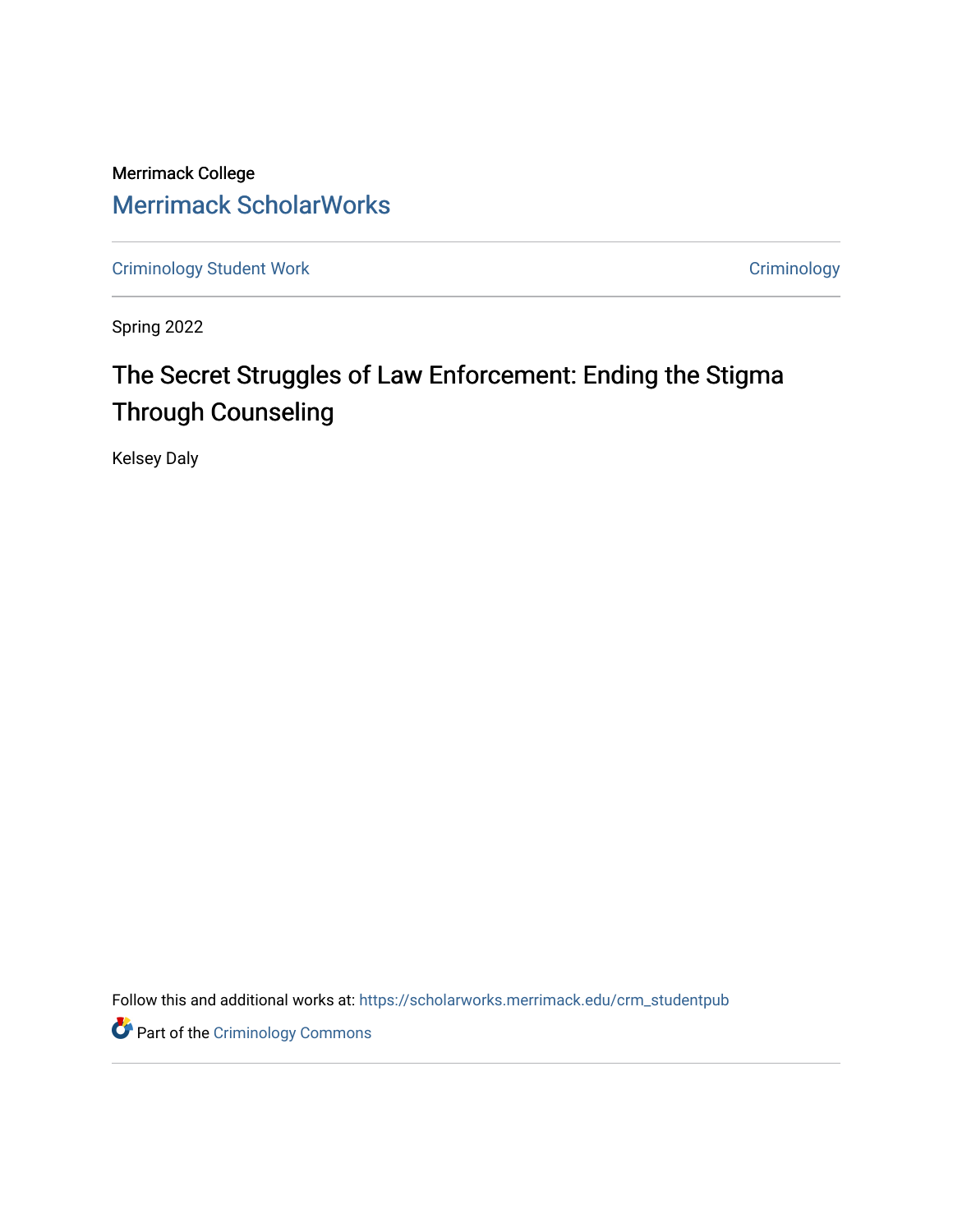# **The Secret Struggles of Law Enforcement: Ending the Stigma Through Counseling**

Kelsey Daly

Department of Criminology and Criminal Justice, Merrimack College

CRM9800G: Capstone Seminar

Stacie St.Louis

May 12, 2022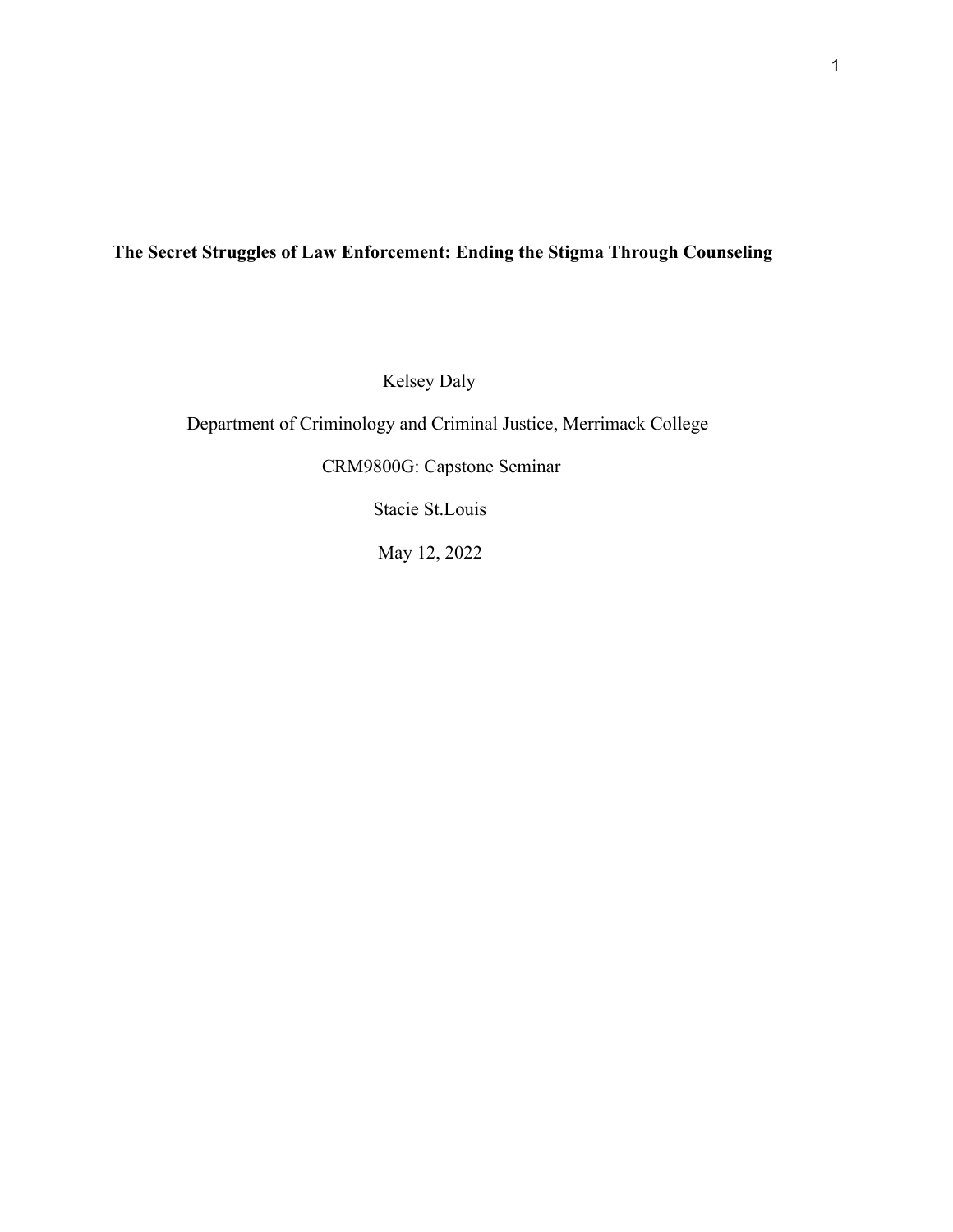# **Abstract**

Law enforcement are on the frontlines everyday and see the best and worst society has to offer. They encounter scenes of violence and tragedy and have to learn how to compartmentalize what they see and feel. But what if they struggle to deal with those emotions? Suicide is the second leading cause of death among law enforcement, following behind Covid-19. While there are many reasons including both personal and professional factors that influence suicide ideation in police officers, there are also protective factors that can limit these ideations. Counseling is found to be a protective factor against suicide ideation in law enforcement officers. With a degree in criminology, a family history of law enforcement and a masters degree in clinical mental health counseling, I will have the neccessary experience to be able to help law enforcement fight this battle against not only suicide, but also the stigma of seeking help.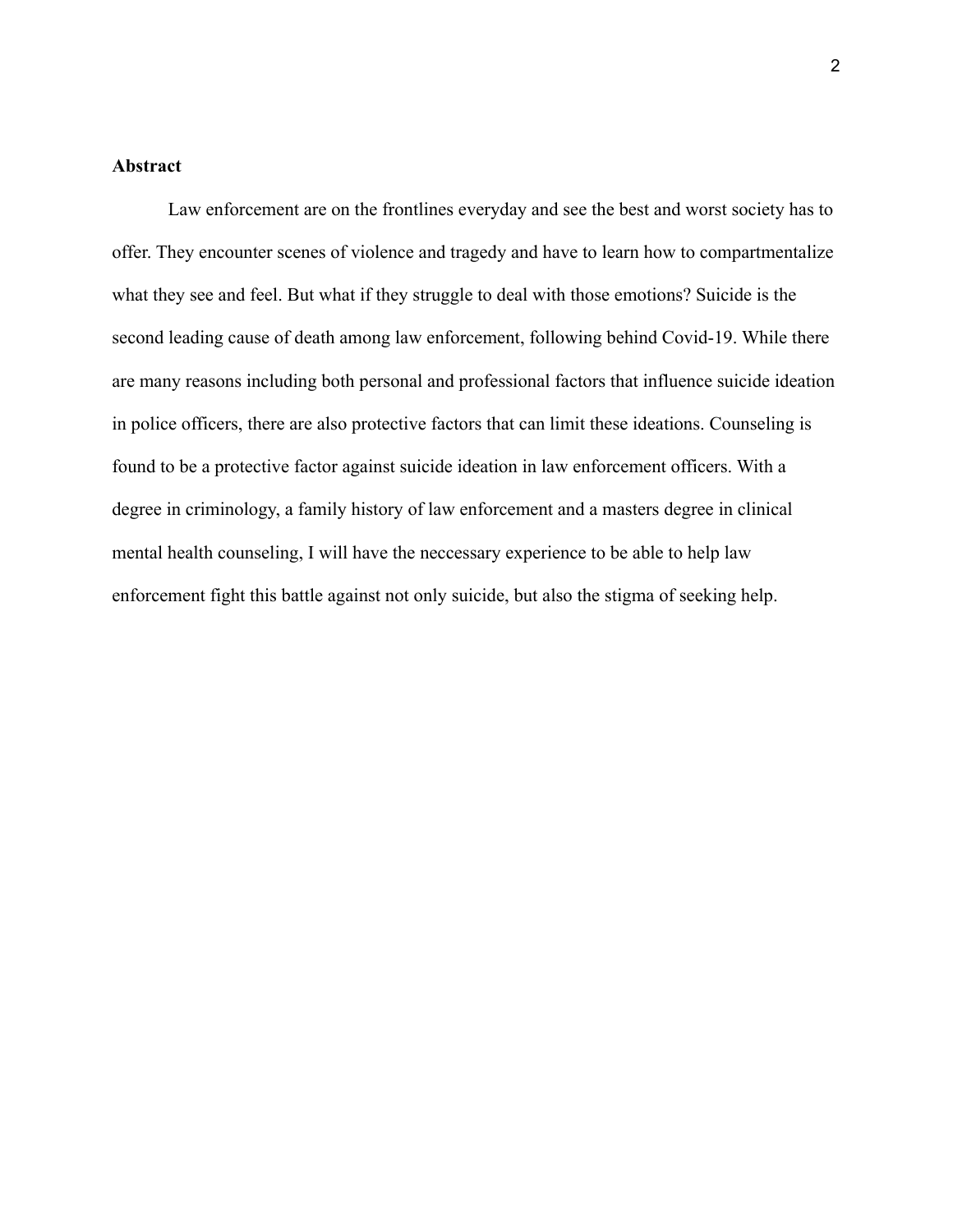#### **The Call To Mental Health**

Law enforcement officers have suffered in silence for decades. They have put the job above themselves and put the weight of the world on their shoulders. Police officers are more likely to die by their own hand than in the line of duty (Perine, 2022). They consistently, day in and day out, put on that bulletproof vest, not knowing if they are going to come home that night. While some people may only call 9-1-1 once or twice in their life, what people sometimes forget is that a police officer will most likely be at every single one of those scenes that people call in.

Police officers are constantly experiencing trauma, emergencies, domestic violence situations, death, drugs, car accidents, suicides, natural disasters, school shootings, and much more throughout their career. Those experiences can stick with them for a long time. According to social standards, police officers are expected to be the hero figure, but that persona has only led to a stigma that creates the barrier between the job and seeking help (Wester, Arndt, Sedivy & Arndt 2010). Police officers dying by suicide should not be a shameful act that disregards their entire career.

Law enforcement agencies need to change, society needs to change, and the people who live with and love police officers need to change. Suicide is not the result of weakness or sin; it is the result of mental illness that is treatable in many instances. Mental health should be treated with the same kind of care as physical health. Maybe then, we will find a world where suicide, pre-pandemic, is not the leading cause of death in police officers (Blue Help, 2022).

While there is an increased need for counselors because of the Covid-19 pandemic, the need for counselors for police officers is an up and coming career path. With defund the police campaigns around the country, there has been an increase in police officer suicides and mental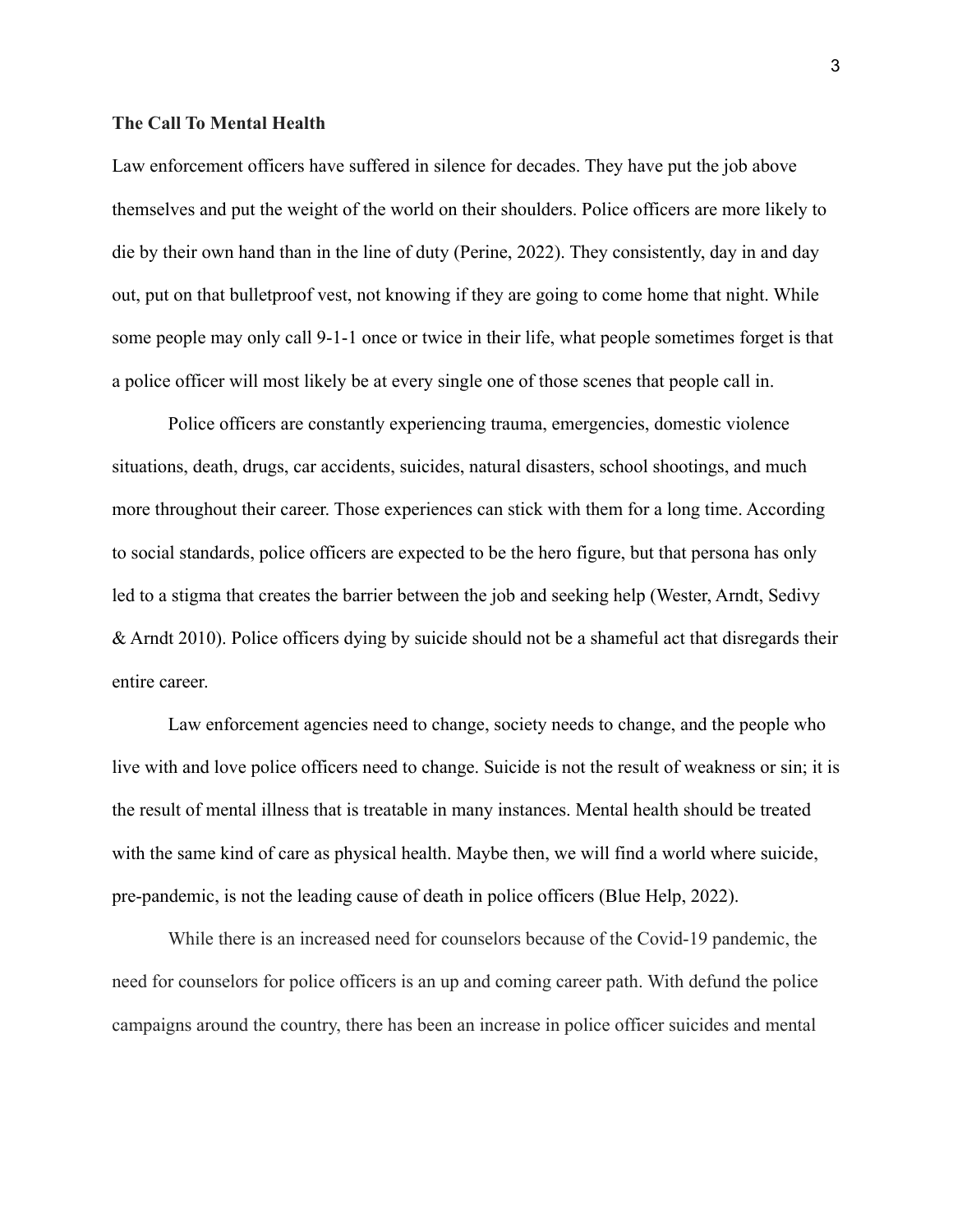health issues. Officers all around the country are facing the same issues of depression, anxiety, stress, and burnout.

# **The Call to Duty**

The career of a clinical mental health counselor is a very exciting and rewarding career. As a clinical mental health counselor, you can work with individuals, groups, couples, families and more. This career helps others deal with the struggles they are facing and how to overcome those struggles. They work with people of all ages with any kind of mental health disorder and even people who are not diagnosed with a mental health disorder and just need a little extra guidance. Many mental health counselors work for hospitals, companies, correctional institutes, colleges, and many even have their own practices. Depending on where they work, their responsibilities may be different. In the hospital setting, the counselors see patients on more of an emergency basis, especially in an inpatient facility. Counselors that see patients in a private practice are usually long term or short patients who don't need emergency treatment.

The primary role of a clinical mental health counselor is to guide their patients into a more positive and healthier lifestyle. Depending on the issue the patient is having, the mental health counselor will come up with a plan for their patient based on their needs and symptoms. Someone who comes in for anxiety will have a different treatment plan than someone with bipolar disorder. Clinical mental health counselors do not have the ability to prescribe medicine unless they have additional certifications that allow them to, so they rely more on therapeutic techniques. They use hypnotherapy, cognitive behavioral therapy, dialectical behavioral therapy, play therapy, eye movement desensitization and reprocessing, etc (Milestone Counseling INC, 2020). These techniques are some of the most widely used among counselors as their goal is to help the client overcome their specific problem. For example, cognitive behavioral therapy is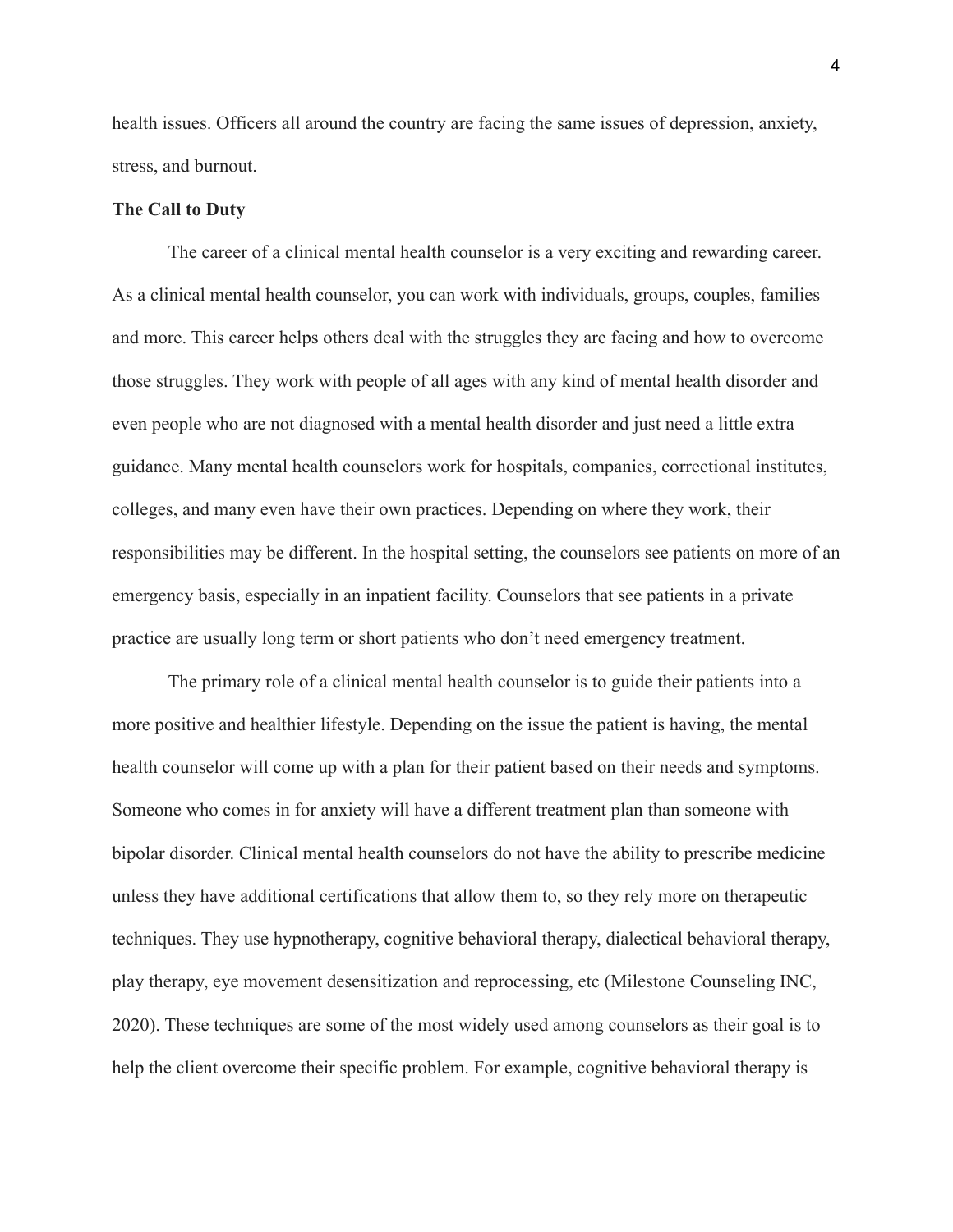used to help the patient explore the links between their thoughts, emotions and behaviors in order to live a healthier life.

Within the clinical mental health counselor world, I would like to specialize in treating police officers and their families on a daily basis. These specialists work in police departments, hospitals, private practices and for companies specializing in first responders. Their main role is to counsel the first responders and their families during times of crisis as well as through everyday life.

There are a variety of different agencies across the United States that treat first responders, some affiliated with their places of employment and some being outside organizations. One agency that helps first responders and their families that stood out was "911 At Ease International." This agency's goal is to help first responders as well as their families navigate the stressful life of first responders in order to keep them safe and strong (911 At Ease International, 2021). This agency was created by two men, one being a veteran police officer, to address the silent struggles first responders face every day as well as their family members. This agency provides free and reputable counseling services to first responders and their families (National Alliance on Mental Health, 2022). Another agency that is a little different than "911 At Ease International" is an organization called "Armor Up." This organization has extensive training and resources for officers and their families to learn how to gain "emotional armor." Emotional armor helps protect individuals from potential harmful situations and feelings. An example of emotional armor is resilience. Resiliency is the ability to deal with hardships and challenges and be able to bounce back. The techniques used are meant for PTSD and trauma related issues with the goal of preventing further issues (Armor Up, 2021).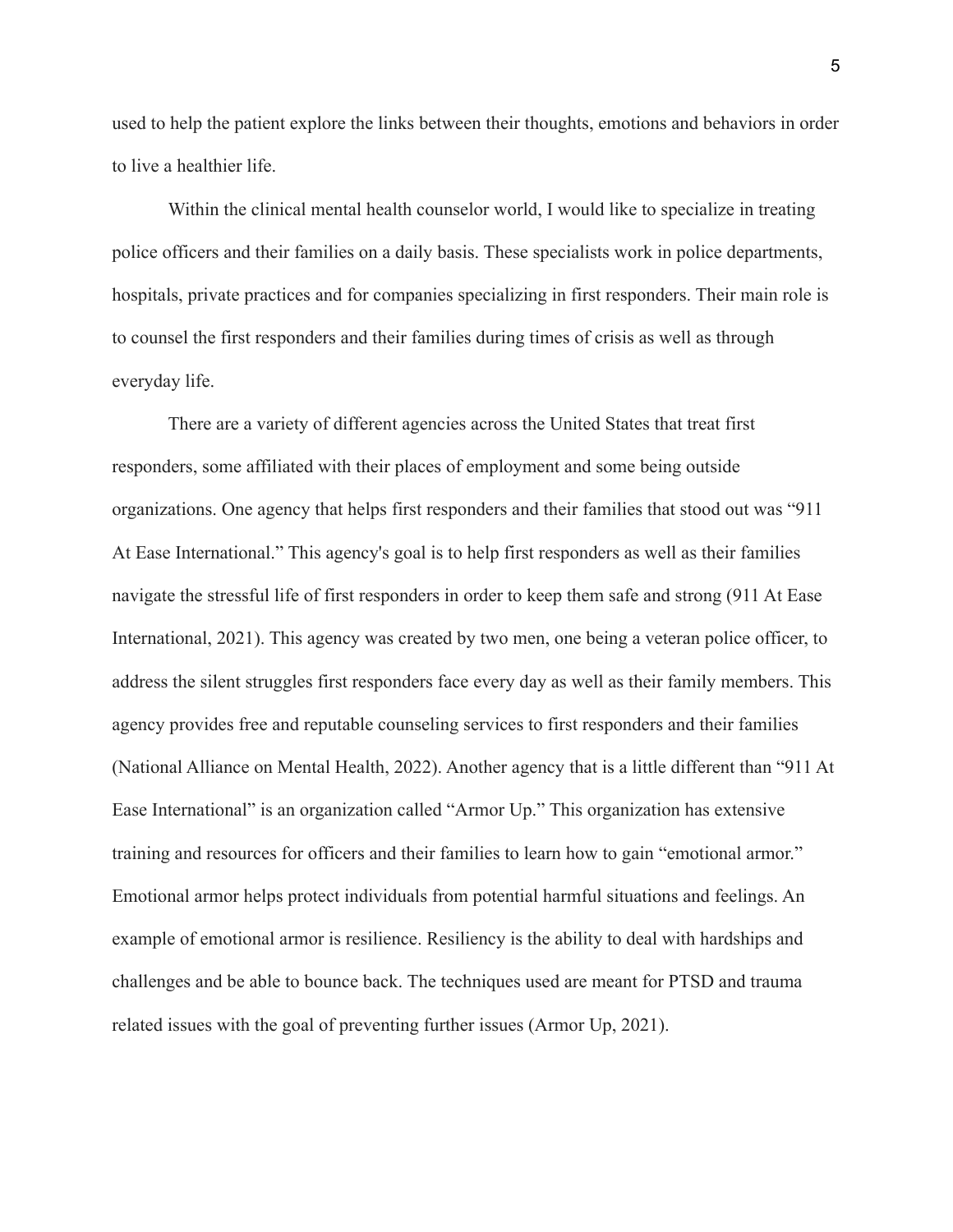While the steps to becoming a clinical mental health counselor seem concrete, marketing myself as a specialist for first responders may be more difficult. Oftentimes police officers and other first responders neglect help from mental health professionals for many reasons. One of the bigger reasons is they are scared of the repercussions of talking about their mental health struggles. Other times, officers feel weak if they cannot handle the pressures of their jobs because they believe everyone around them is handling everything well. More times than not, most officers are feeling the immense pressures of the job at all times but do not speak up. Males, in particular, are prone to disregard the need for psychological intervention because of the known gender role males fit in (Wester, Sedivy, Arndt & Arndt, 2010).

In order to make myself an attractive candidate for these officers to seek help from, I plan on promoting myself to various police departments in the area I will be working in as well as offering telehealth for officers further away. I will explain in my bio that I have an undergraduate and masters degree in criminal justice and criminology as well as a masters degree in clinical mental health counseling. I will also share that I have a direct family member in law enforcement and that I grew up knowing what life was like as a police officer. I intend to create a safe zone for police officers by emphasizing that everything the officers say will be confidential. This will hopefully help the officers feel more comfortable sharing their struggles with me.

#### **Hiring Process**

While each state asks for slightly different requirements for employment, for the purpose of this paper I will focus on Massachusetts since I plan to be working there. In Massachusetts, to become a clinical mental health counselor, a masters degree in clinical mental health counseling or a related field needs to be obtained. After obtaining a masters degree, a requirement of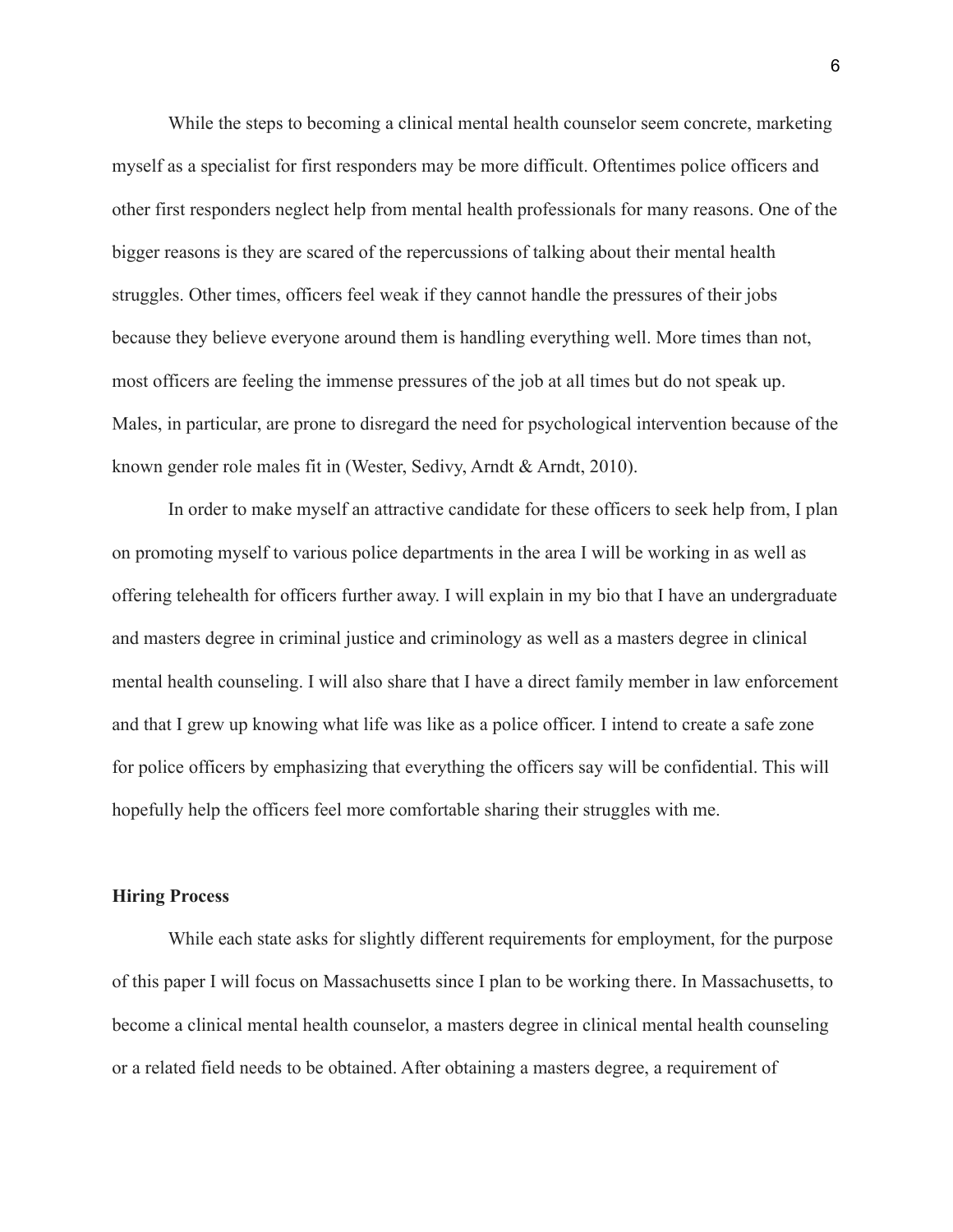post-masters supervised clinical work is needed, which takes around two years to complete at a minimum (William James College, 2022). The supervised hours that must be completed post graduation from the masters degree are a total of 3360 hours. There needs to be 960 hours of direct client contact and 160 hours of supervision (William James College, 2022). At some point after graduating with a masters, passing the National Clinical Mental Health Counselor Examination is required.

After all the steps are complete, the next phase is to apply to jobs. In Massachusetts, a resume, college transcripts, a completed application form, documentation of pre and post-masters field experience, academic requirement form, letters of reference, proof of passing the exam, and pass a criminal background check are required to apply for jobs (William James College, 2022). Depending on the specific place of employment, there may be additional requirements, but these are the main requirements for most establishments.

#### **Educational Requirements**

The initial step to becoming a counselor in regards to educational requirements is getting a high school degree. Second, it is crucial to get a bachelor's degree in psychology, social work or a related field. After obtaining a bachelor's degree, the next step is to gain a masters degree in clinical mental health counseling in order to get a license to counsel. It is also crucial to take as many relevant courses in both undergraduate and graduate school to lay the foundation for a career in counseling. Courses that were taken in my undergraduate career that are extremely relevant for the career I am pursuing are classes like, psychology of trauma, forensic psychology, forensic behavioral analysis, domestic violence, abnormal psychology, and police culture. When pursuing a masters degree there is usually an internship requirement with varying different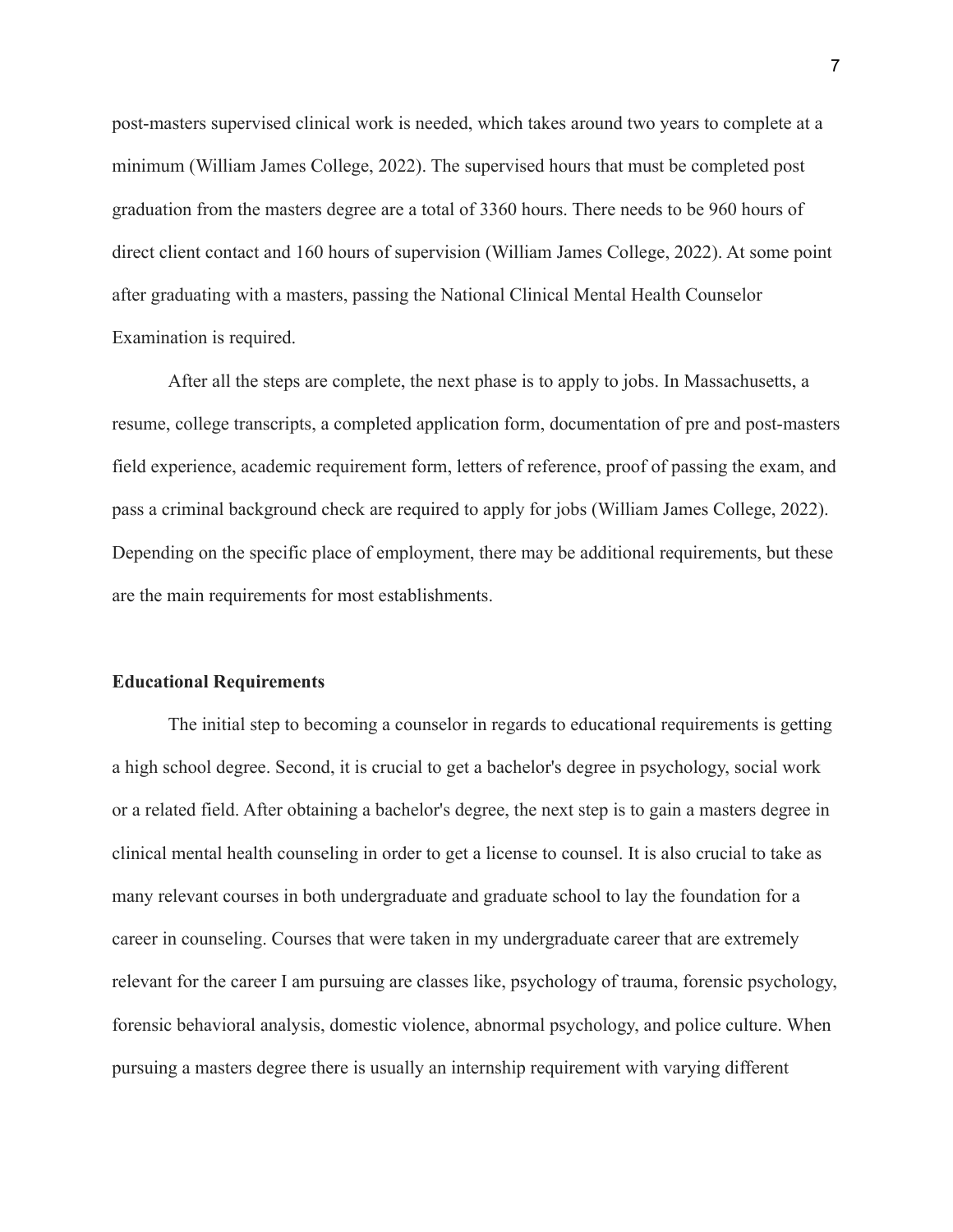required hours. As mentioned in the previous section, there are pre and post graduate requirements including a certain number of hours of contact hours. Internships with hospitals, private practices, and even clinicians in jails provides essential experience needed to be a counselor.

# **Special Skills and Training**

In order to be a successful clinical mental health counselor, a set of certain skills are needed that cannot be taught in school. Clinical mental health counselors need empathy and compassion in order to work with their clients. People may be less willing to open up to a counselor who is cold and does not try to empathize with their clients. In order for counselors to create individualized treatment plans for their clients, they will need to have critical thinking skills as well. Active listening skills are also a key component of being a successful counselor (McKay, 2019). Experience working with clients helps counselors build on their active listening skills.

In order to specialize in working with police officers, the mentioned skills above as well as additional skills and training are needed. Since police officers experience traumatic events all the time on their shifts, they have the potential to end up carrying some of that weight home with them. In order to successfully be able to understand what these officers are going through, training in trauma-informed care will be really helpful for the counselors. Counselors should also have training in family conflicts and domestic violence as many officers' home life is affected by job stress and trauma.

If officers find themselves trying to deal with their stress and trauma on their own, without professional help, this could lead to substance use and abuse. A counselor who has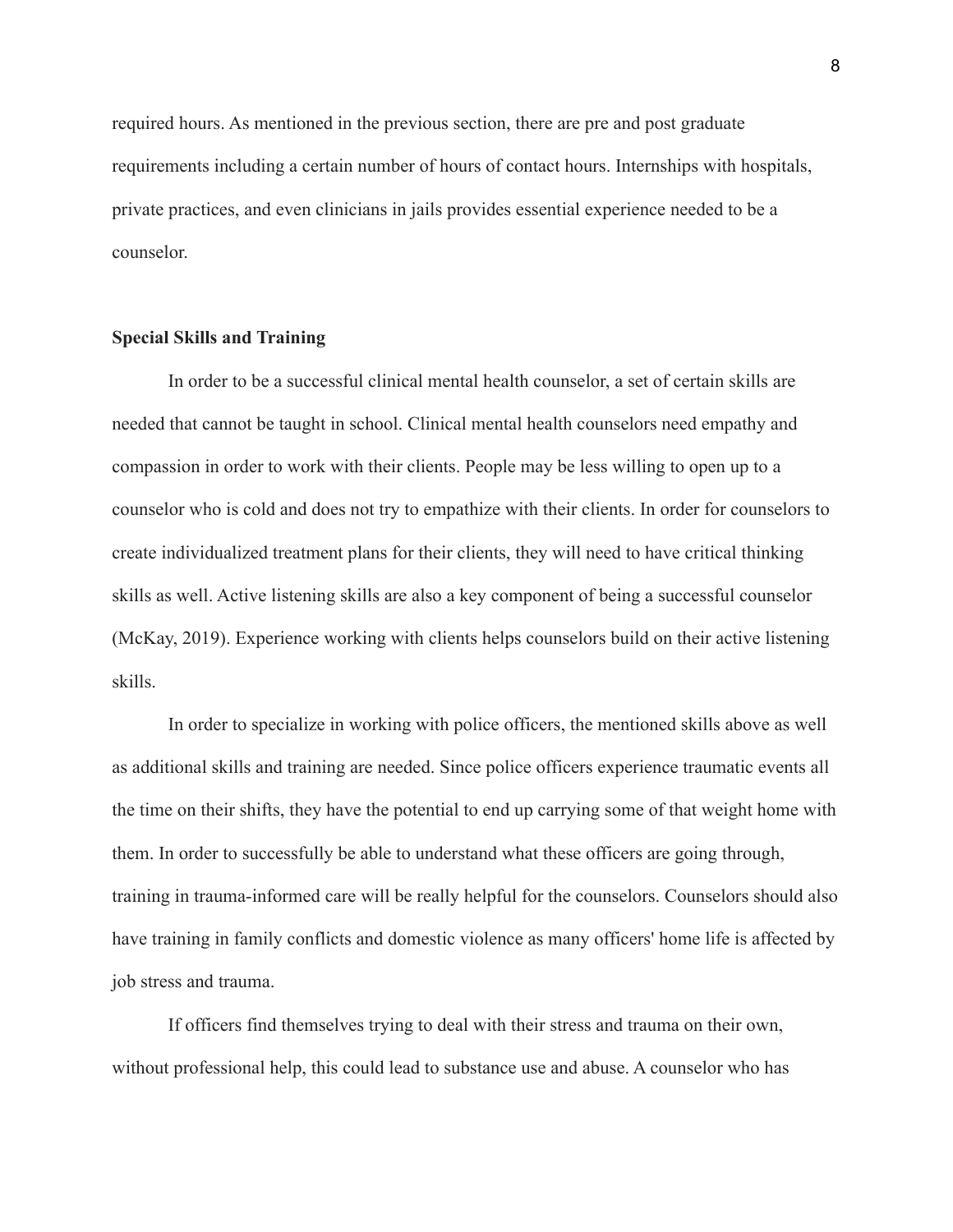training in substance abuse could be very beneficial to officers who are struggling with this issue. Lastly, counselors should have training on how to teach resiliency skills as this has been a known skill for officers to have in order to have a better experience being a police officer Violanti et al. (2019). Resiliency is important for officers because it allows them to overcome challenges in front of them. Being able to listen and empathize with the officers will overall help the officer overcome the stigma of seeking help and help them understand that it is not a bad thing to seek help.

### **Career Prospects**

Being a clinical mental health counselor is a very rewarding job for many reasons. The average salary ranges between 50,000 and 70,000 dollars a year (Cambridge College, 2021) with the potential to make more with experience or by owning your own practice. There are many benefits to working for a company or organization, especially hospitals. Health, dental and vision insurance are offered by many employers (Indeed, 2022). Some companies even offer tuition reimbursement to their employees which can help with paying off their masters degrees they had to pursue. If the goal is to work for a company that conducts outpatient therapy, then hours are usually around 9am-5pm with weekends off depending on the company's hours of operation. If the counseling job is located in a hospital setting, especially an inpatient setting, then hours are irregular and potentially being available at all hours is necessary. Since the start of the Covid-19 pandemic, telehealth has become a reliable and convenient option for people. This gave counselors the opportunity to work from home which can be a benefit for both the client and the counselor. Lastly, paid time off is offered by many companies as a benefit (Indeed, 2022).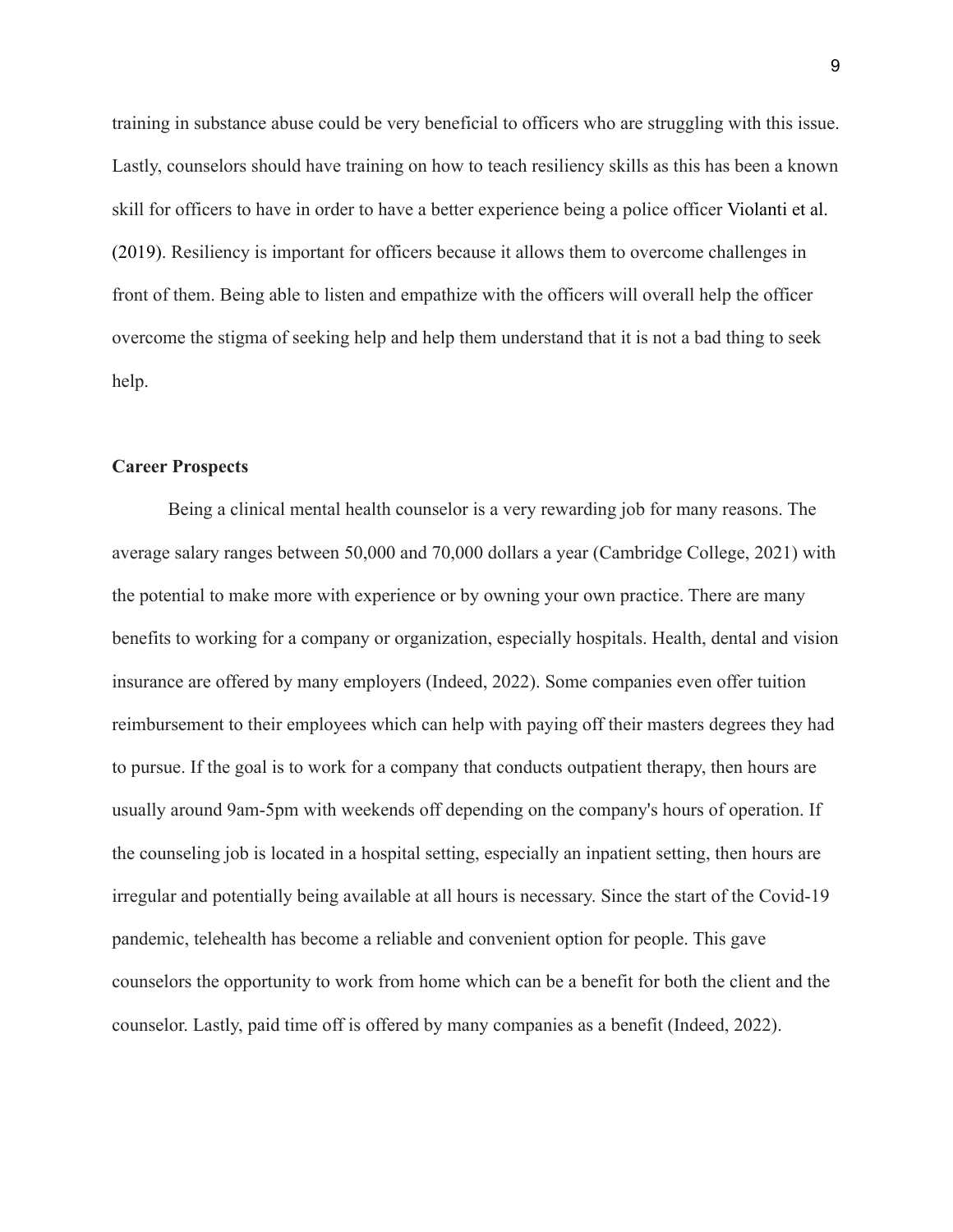Career advancement is possible, especially in the salary of a counselor. With more experience comes more pay. There is also opportunity to own a practice which can potentially offer a higher salary if there is a large client base. Counselors with their own practice you get to determine what the work environment is like since they hire who they want. When working for a larger company, the work environment is determined by whoever is in charge of the company.

#### **Why Counselors are Needed**

The law enforcement profession is a stressful and unpredictable environment. Police officers are put in harm's way every time they decide to put on that uniform and go to work. Previous literature has found key aspects of a police officer's life that has put them at risk for having suicidal thoughts or ideations and oftentimes, taking their own lives. Issues surrounding professional stressors, personal stressors, stigma, and lack of resources can put them at a higher risk of committing suicide. Counselors are needed to provide guidance to officers going through stressful situations at home and at work. Previous literature has also looked at protective factors and how those factors can help guide police officers down a healthier and better path. One of the most important protective factors against suicide ideation in police officers is counseling (Tsai et al. 2018). Counselors are needed to provide guidance to officers going through stressful situations at home and at work.

Police officers face many personal and professional stressors throughout their career and life that can put them at risk for suicide ideation. Mental illness is one factor that is both a personal and professional stressor that warrants attention. Suicide is correlated with many psychiatric conditions such as depression and PTSD. Police officers are at a higher risk of developing some type of psychiatric condition because of the line of work they are in and the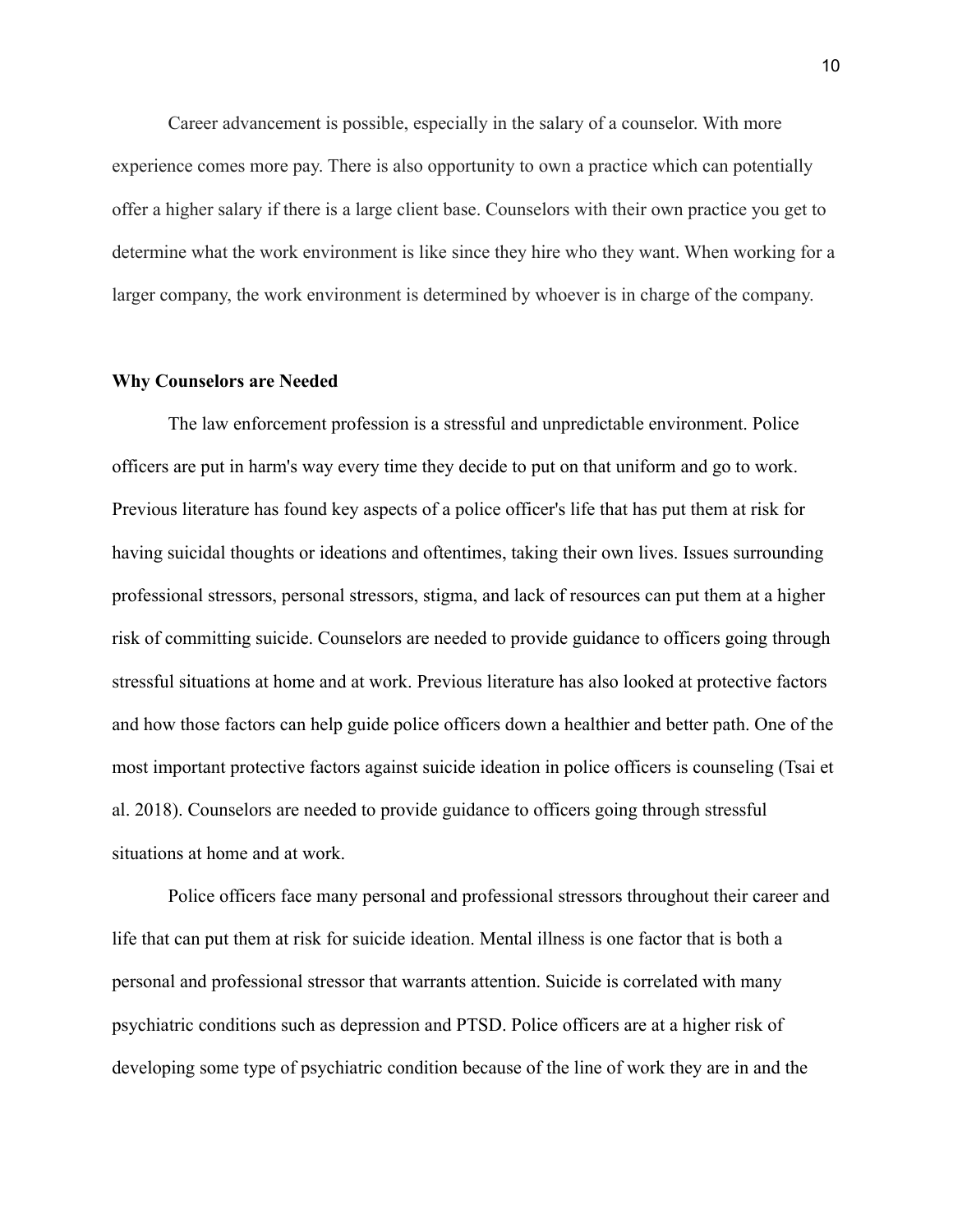constant exposure to violence (Danto, 1978). Extensive research has been done on PTSD and its link to suicide. Chopko, Palmieri & Facemire (2014) found that officers in the United States that had suicide ideation in the past two weeks were also experiencing PTSD symptoms at the same time. This finding creates a correlation between PTSD symptoms and suicide ideation in police officers. One symptom of PTSD is hyperarousal. When someone is experiencing this symptom, they are in a constant state of fight or flight and they are not able to regulate themselves. The symptom of hyperarousal was found to have a significant correlation with suicide ideation in the police officers (Steyn et al., 2013)

# **Professional Stressors**

Major events like an officer involved shooting, a car chase, or working the streets of a riot are the stories people hear about, but those are not necessarily the stressors for all police officers. Police face stressors on a daily basis including burnout, officer rank, negative work environments, internal investigations in addition to the major events such as death and extreme violence.

Police officers are exposed to constant violence and death while on duty. Police officers are exposed to suicide at a higher rate than any other first responder (Lyra et al., 2021). Police officers are also exposed to traumatic events that tend to resonate with their own lives. Officers were more traumatized by incidents that resonate with their personal lives rather than what researchers defined traumatic events as including shootings (Rouse et al., 2015). Bishopp & Boots (2014) found that strain theory can help explain police suicide and found that exposure to violent crime acts as the strain in this situation. The violent crime exposure is positively associated with suicidal thoughts in police officers. It is important to note that the strain in this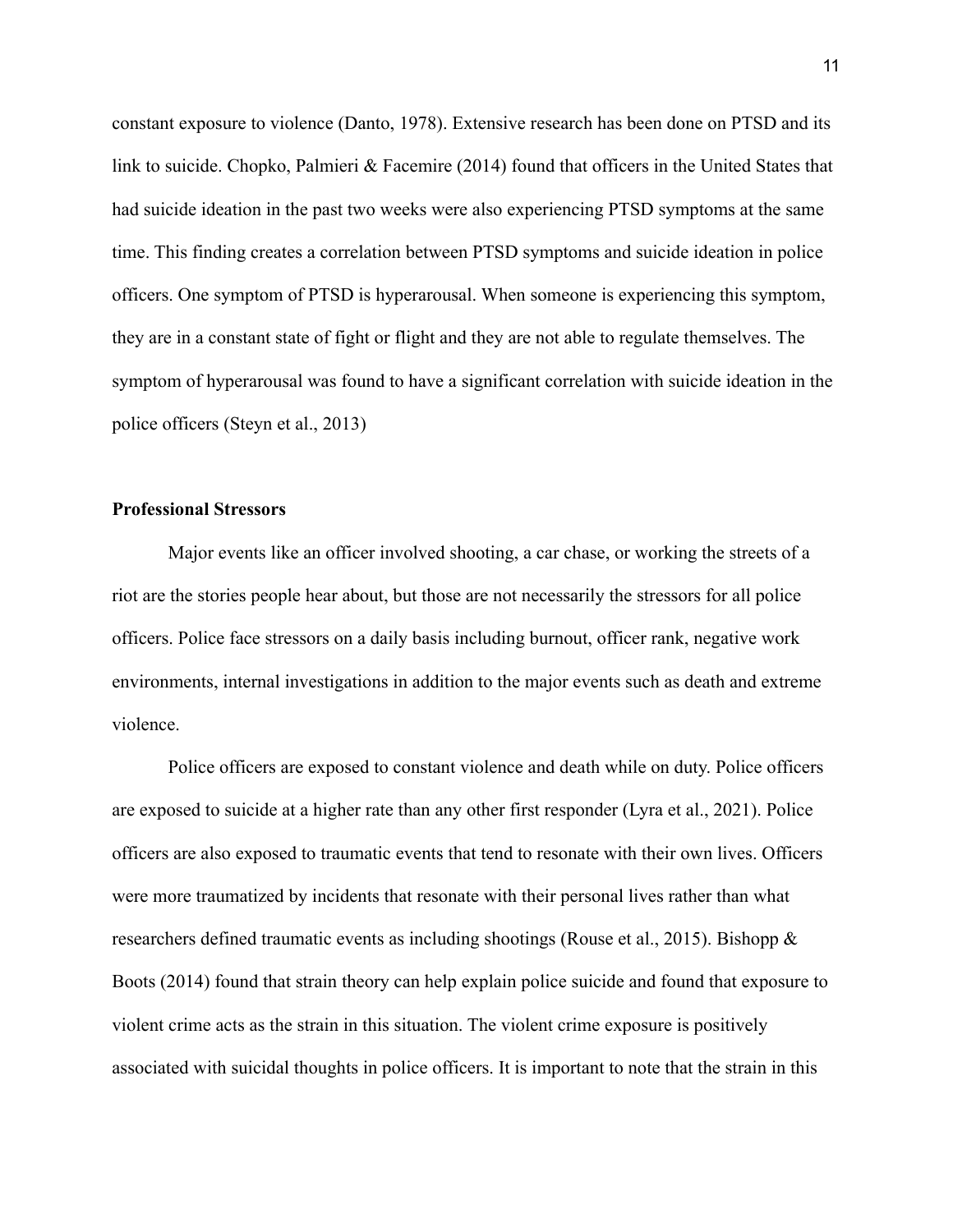case is not directly causing suicide but it is causing depressive symptoms that can directly lead to suicide.

The career of a police officer is intended to be noble and professional. All eyes are on the officers at all times because they are held to a higher standard than the general public is. Officers that are under investigation by their department or some outside department have a higher risk of becoming suicidal as they fear that their status as an officer will soon be diminished (Miller, 2005). Police officers who are currently under investigation or under review for a workplace dispute fit the profile for an officer who is most at risk for suicide (Barron 2008). Additionally, officers under any kind of internal investigation were 6.7% more likley to commit suicide than their counterparts (Janik & Kravitz 1994).

A police department is run through a bureaucratic leadership style which can be strict and harsh at times. This type of organization can lead to stress and anxiety in lower ranked officers as they are forced to adhere to strict codes at all times (Chae & Boyle, 2013). The working environment both socially and physically can be toxic in some departments. If someone is constantly exposed to hazardous work conditions while also being berated by their supervisors, they are more likely to develop anxiety and depression, which in turn can lead to suicide (Chae & Boyle, 2013). Another risk for sucide is the isolation some officers feel when they are not supported by their supervisors. Most young officers strive to impress their superiors in order to advance their careers. When there is a lack of attention and no sign of advancement in their career, they start to feel isolated which has been found to be a risk factor in suicide (Chae & Boyle, 2013).

While there are obvious job-related risk factors, such as internal investigations and exposure to death and violence, that are seen with police officers, there are also cues that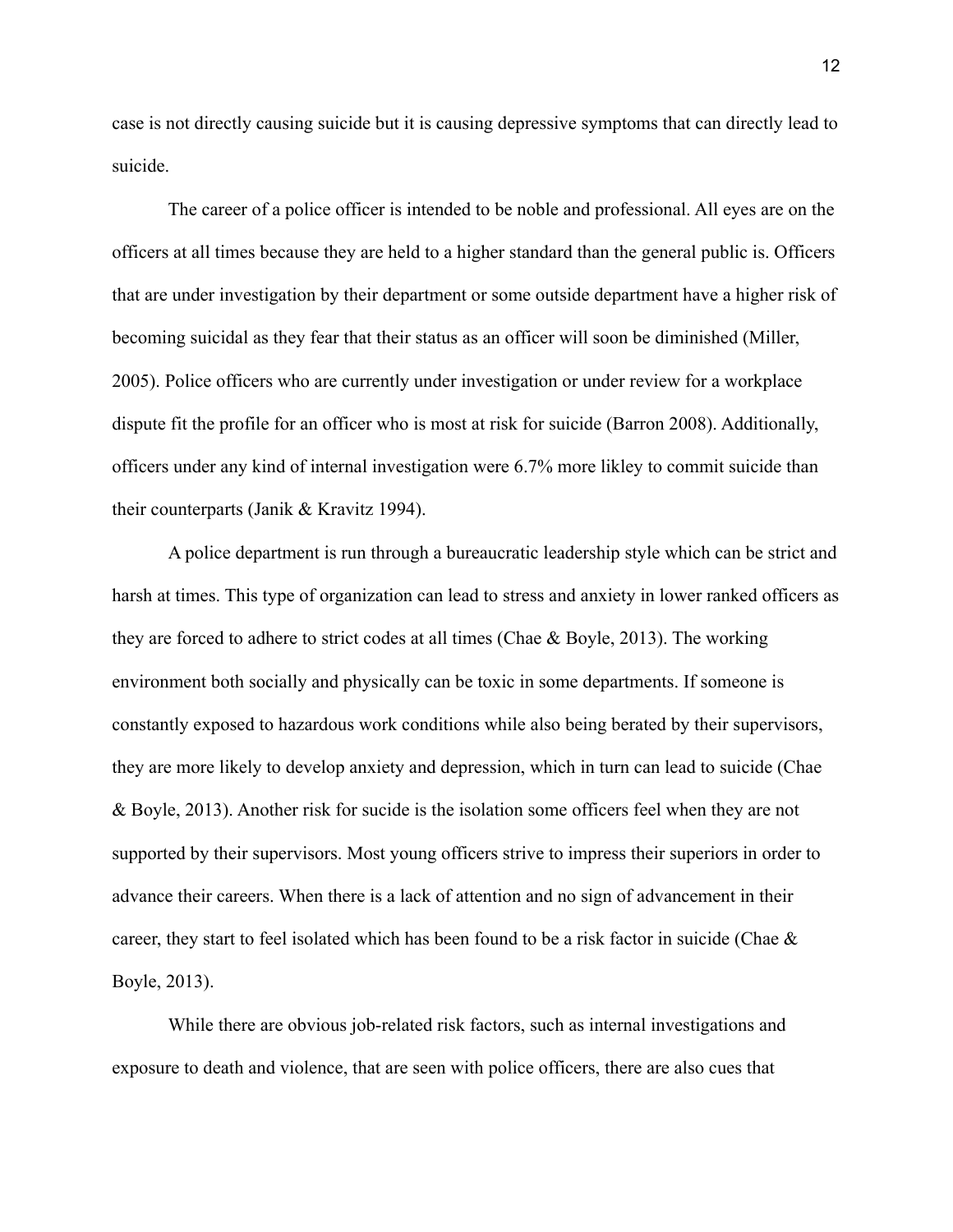oftentimes fly under the radar and do not get noticed until it is too late. Some officers that are at risk of suicide will sometimes be hostile or insubordinate to superiors at work and will blame others for their own mistakes (Miller, 2005). Some of the officers will be known by their department to have been involved in internal disputes with coworkers or superiors (Barron, 2008). This is their cry for help as they have been taught to be tough, and they do not know how to ask for help the proper way. These cries for help can be the result of many on duty stressors such as burnout. Burnout showed a significant increase in suicide ideation in police officers (Bishopp & Boots, 2014). Additionally, police officer rank has been found to be a professional risk factor. A police officer's rank has been shown to be related to job stress on many occasions and has also been seen to create a negative work environment (Tsai, Nolasco, and Vaughn, 2018).

### **Personal Stressors**

While the prevalence of work-related stressors is high, there are also personal stressors that can occur in police officers' lives. Police officers go home and deal with the same things everyday people deal with like relationships problems, marriage issues, mental health concerns, family problems, depression, post-traumatic stress disorder and substance use and abuse. As discussed above, work-related stress plays a large role in the risk for an officer to commit suicide but oftentimes, the officers are bringing the stress from work home and that is causing problems as well (Chae & Boyle, 2013).

Chae & Boyle (2013) created their own theory on police suicide and why it might be occurring at a higher rate than the general population. They believe that chronic exposure to small stressors are potentially adding up over time and creating a higher risk for suicide ideation.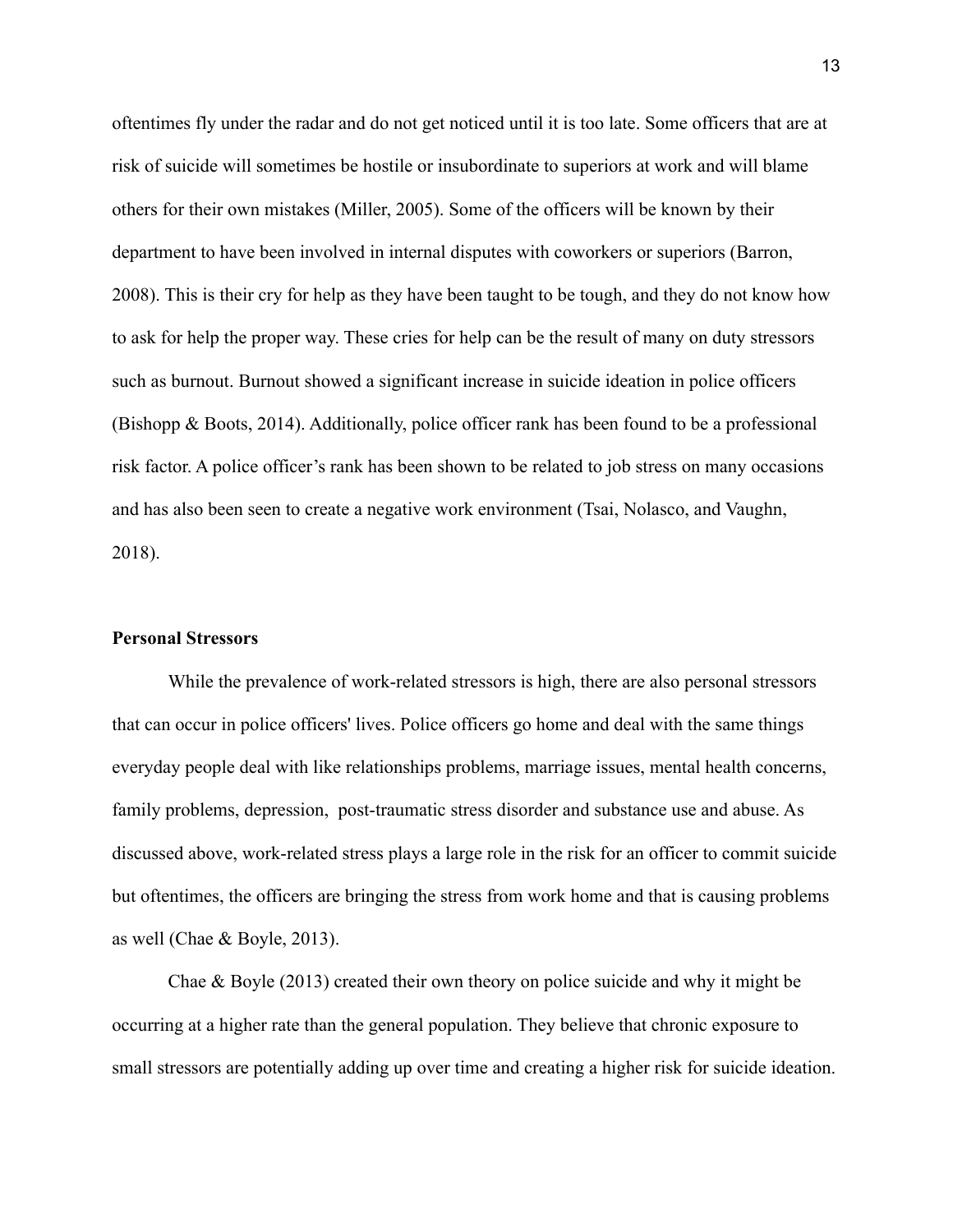These stressors can occur both at home and in the workplace. Some examples of at home stress could be marital problems or family problems. Relationship breakdowns within the home and negative relationships with co-workers were found to be a stressor for police officers (Barron 2010). Marital problems have also been noted to play a role in police suicide as well (Janik & Karvitz 1994). In regards to family problems, a previous family history of suicide can be a strong risk factor for potential suicide for a police officer as well as the general public (Miller, 2005). If there has been a recent loss in the family, suicide or other death, that also puts the officer at increased risk for suicide according to (Miller, 2005).

Another significant personal stressor for law enforcement officers is substance use and abuse. Oftentimes, law enforcement officers find themselves using alcohol to cope with the difficult situations they encounter at work. According to Miller (2005), alcohol impairs judgement and can cause some officers to act impulsively which can lead to suicide. Substance use also increases and exacerbates the symptoms of depression in these officers (Miller 2005). According to a study done by Barron (2010), 53.5% of the studied police officers who had committed suicide, were affected by some kind of drug or alcohol. Police officers may self medicate through substances instead of seeking help through counseling because of the stigma associated with seeking help.

#### **Stigma Associated with Mental Health in Law Enforcement**

Being a police officer, unfortunately, means that stigma may follow you around your entire career in regards to mental health. Police officers oftentimes think of themselves as indestructible and suicide is seen as disgraceful (Skolnick, 1975). Endorsement of negative stereotypes surrounding people with mental illness are found coming more from police officers

14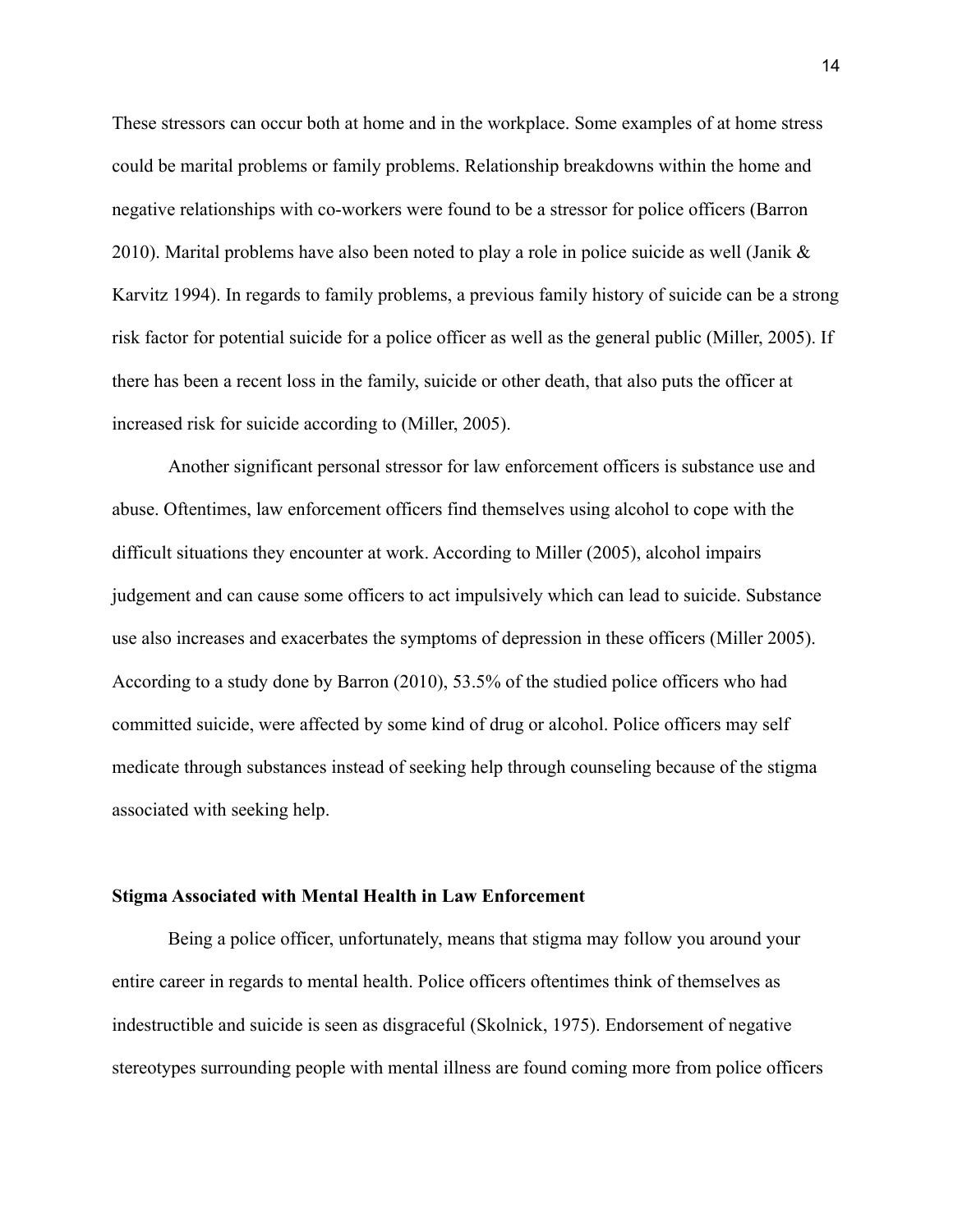rather than the general public (Soomro & Yanos, 2019). These negative stereotypes can include believing that one is weak for seeking mental health help.

One of the main issues in police suicide is the fact that many officers are not seeking help for their mental health issues. Page  $& Jacobs (2011)$  found that 71% of officers in their study said that they would rather confide in a fellow officer rather than a therapist. The officers are instead seeking help through their primary care physician who does not have as much expertise on psychological issues in order to avoid being stigmatized for seeking mental health help (Berg, Hem, Lau & Ekeberg, 2006). It was discovered that only four percent of women in their study and two percent of men sought psychological help for their mental health concerns (Berg et al., 2006).

The stigma of mental health in police officers starts from the top and trickles down. All levels of law enforcement, from the chief down to patrol officers, have the unfortunate potential to experience or reinforce the stigma of mental health. Violanti (2004) estimates that up to 17% of suicides committed by police officers are misclassified in investigations due to stigma. This means that there could be significant under reporting of the already high number of police suicides. In recent years, the New York City Police Department has faced an increase in suicides within their department. An investigation by the NYC Department of Investigations Office found that NYPD's internal support services were underutilized due to the stigma of the services being provided (Garnett & Eure, 2019). The availability and effectiveness of employee health programs relating to mental health are lacking due to the stigma in police culture (Stuart 2008). The stigma is highlighted in the fact that if a police officer commits suicide, they cannot be buried with honors or have their name on the National Law Enforcement Memorial in Washington, D.C (Heyman, Dill & Douglas, 2018).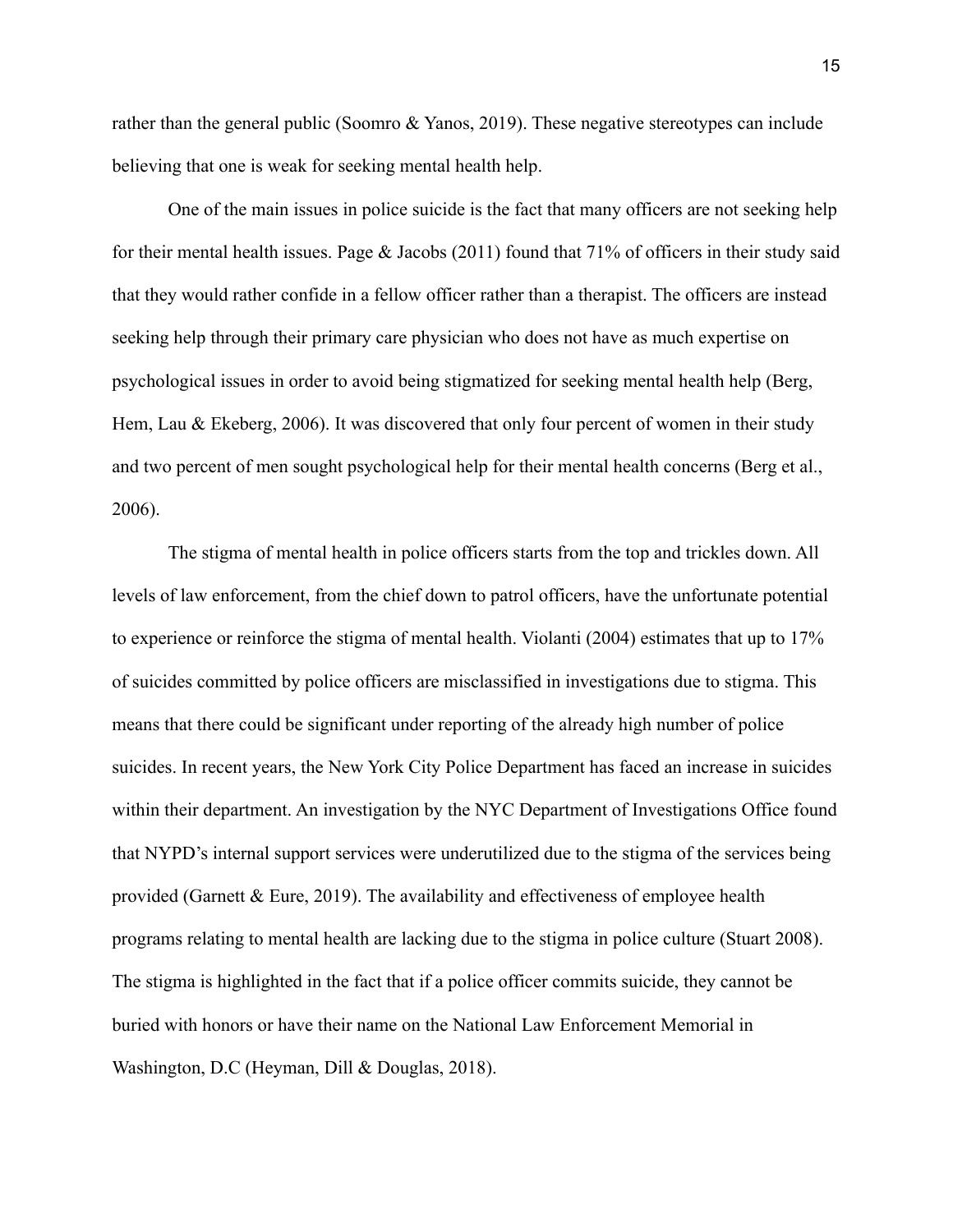Departments that have established counseling programs reduce the stigma enough for officers to want to seek help (Violanti, Fekedulegn, Charles & Andrew, 2009). To help end the stigma around seeking help for mental health concerns in law enforcement, two major groups were formed called Cop2Cop and POPPA. These are both peer counseling programs that have been implemented. These are both peer counseling programs that have been implemented. Combining peers within counseling helps officers feel more comfortable opening up and talking about their trauma (Chae & Boyle, 2013).

#### **Lack of Resources Available to Law Enforcement**

Law enforcement officers that overcome the stigma of seeking help often do not have the mental health resources they need. Many officers in rural areas lack the necessary resources for mental health (Barron, 2010). The location of the police departments are crucial to the amount of resources available, but the size of the department also matters. Smaller police departments have higher rates of suicide due in part to lack of mental health resources (Klinoff, Van Hassett & Black, 2015). The availability of mental health programs for police officers is scarce among both small and large departments (Stuart, 2008).

Police officers are often not given proper training on suicide prevention or on the risks of being exposed to suicide. The police profession as a whole lacks adequate suicide prevention programming (Dixon, 2021). Police officers may not receive training or counseling on the risks associated with witnessing suicide or responding to a suicide. Stuart (2008) found success within psychological debriefings for traumatic incidents among law enforcement.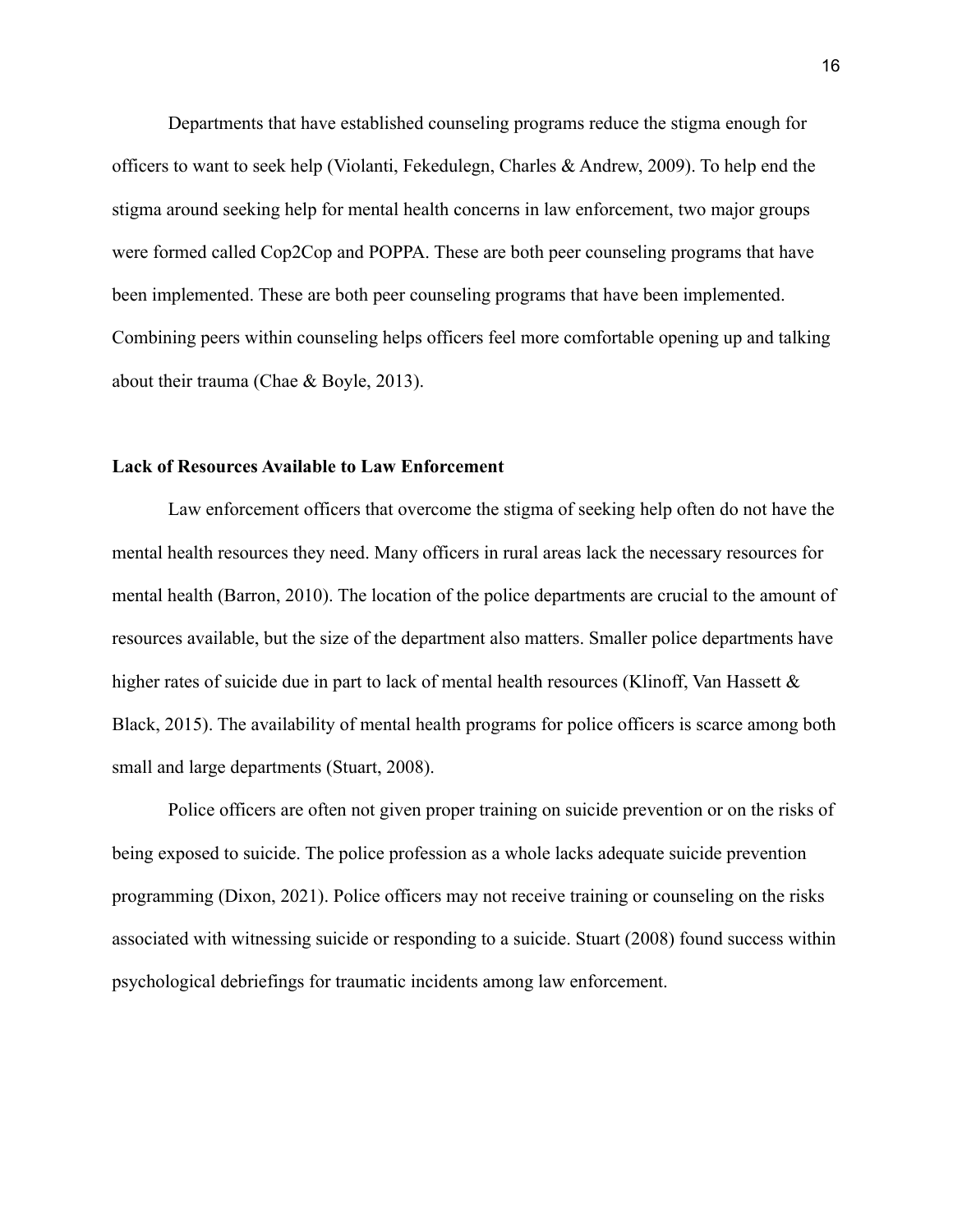# **Protective Interventions and Traits**

In addition to reducing the stigma surrounding seeking help for mental health and increasing resources, additional reforms can be implemented to reduce suicide. One of the major protective factors against suicide that was discussed in previous literature was peer support. Peer support mixed with counseling reduced job stress in police officers (Tsai et al., 2018). Through support and commiseration, peers can reduce the feelings of isolation in their fellow officers (Miller, 2005). Commiseration was described as being able to relate to each other on the issue while support was described as being able to empathize with each other even if one has no personal experience with the issue (Miller, 2005). Peer support should be used a primary intervention for suicide and peers should be trained in basic listening techniques, so they become trusted by their peers (Violanti et al., 2019). When officers are perceiving greater amounts of support from their peers, they are also experiencing lower levels of stress (Stanley, Hom & Joiner, 2016) . Marriage is also seen as a protective factor and can fall under this peer support umbrella. Violanti et al. (2009) found that among female officers, marriage acts as a major protective factor against suicide. Chae & Boyle (2013) found that both females and males that are married have a decreased risk of suicide.

One of the final protective factors against suicide in police is resiliency. Resiliency is defined by Violanti et al. (2019) as being able to overcome and adapt to negative situations. Fostering resilience within departments can help decrease the risk of suicide because officers are able to cope more positively after traumatic experiences. The ability to cope in a positive way is crucial for law enforcement officers as they potentially face difficult situations every single day. Officers who applied active coping styles to stressful situations, meaning they confronted the problem instead of avoided it, had a reduced risk for suicide (Chase & Boyle, 2013). If an officer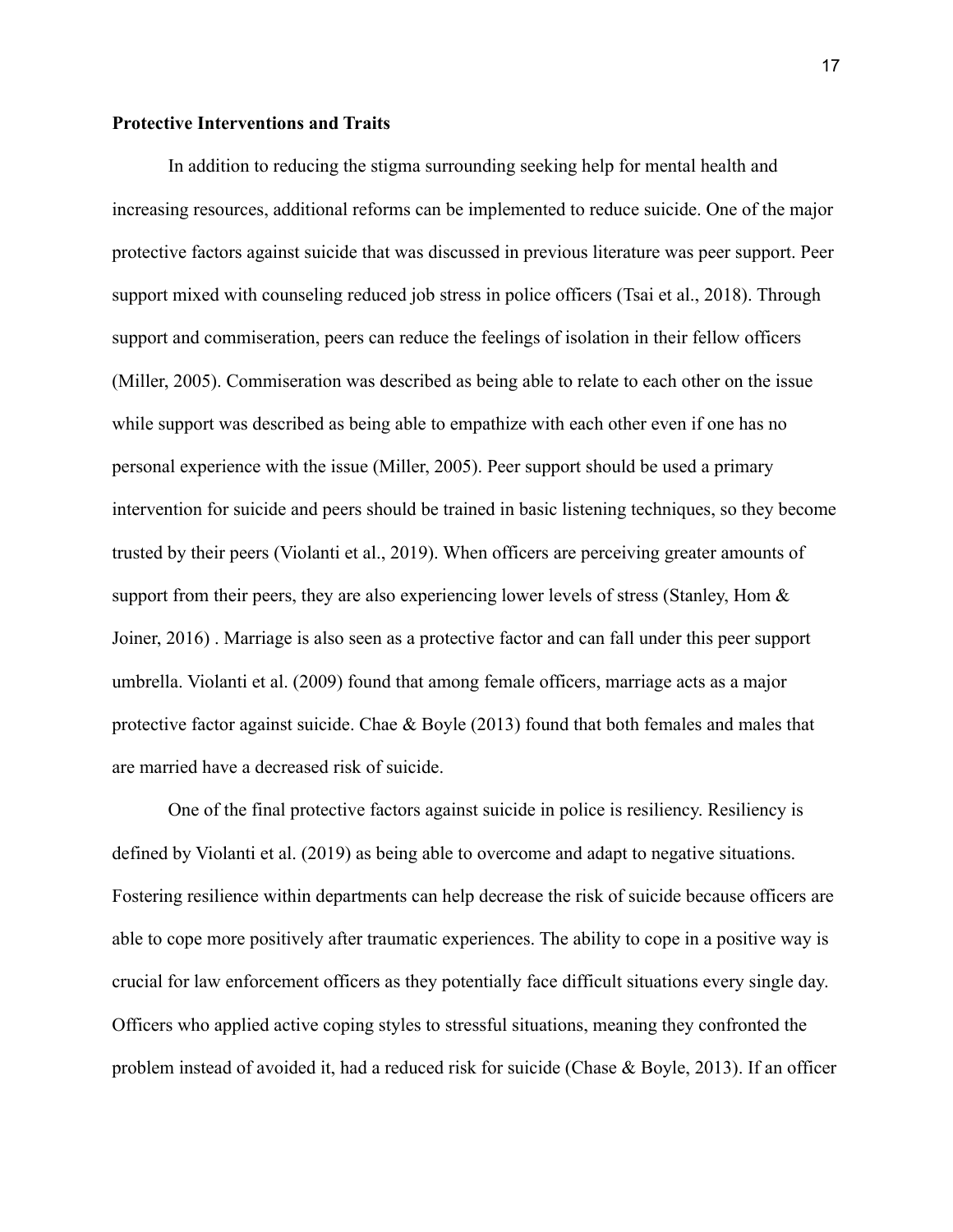has skills in conflict resolution, then that acts as a protective factor against suicide, as officers can deal with their problems in a healthy way (Rouse et al., 2014).

#### **Conclusion**

Stinchcomb (2004) conducted extensive research on prevention of suicide among police and identified three key components of change aimed at preventing suicide. These changes should happen within departments on the individual and the organizational level. The first component is commitment where administrators, peers, and supervisors all need to implement the strategies aimed at reducing suicide. The second component is participation, which means everyone is accountable for being a part of the change and not part of the problem. Lastly, the third component is action, which means implementing policies and actively working to change the stigma around mental health in law enforcement (Stinchcomb, 2004).

The silent pandemic of law enforcement suicide needs to be brought to light and fast. As mentioned, suicide was the leading cause of death among law enforcemnt officers before the Covid-19 pandemic struck (Blue Help, 2022). Many people in law enforcement are not ready to talk about this issue, but that does not mean that conversations should not occur. Issues within the officers' personal life and professional life are both relevant factors when looking at suicide ideation. There is not one specific issue that causes suicide ideation which is why research should focus on all factors contributing to the thought process.

While it is understood within the law enforcement community that counseling is not at the top of every police officer's wish list, creating a system where counseling is less stigmatized may help reduce officer suicide. This could mean making it mandatory for officers to see a counselor at least once a month. This will help the officers who were too scared to seek mental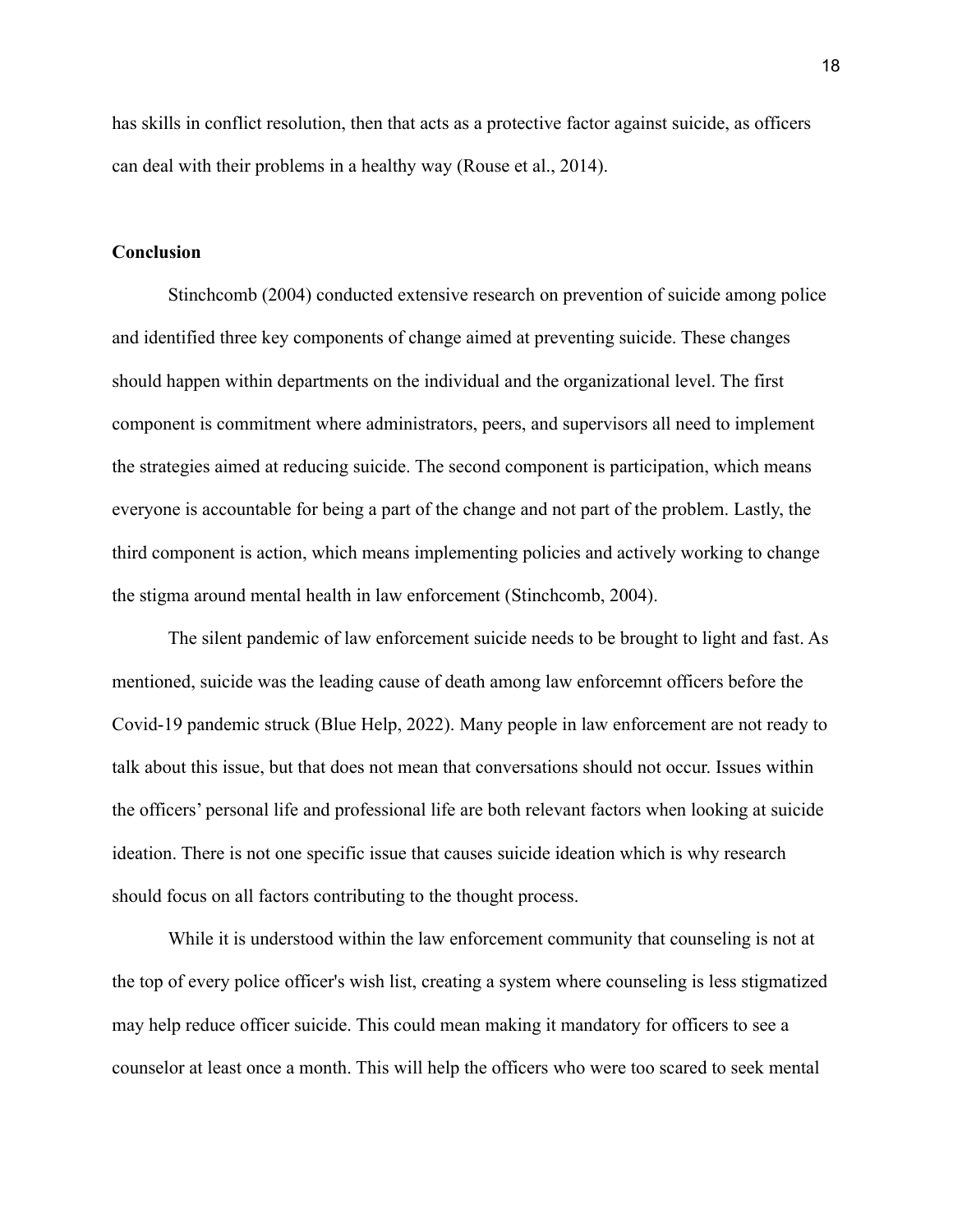health treatment because they will not have a choice. Making it mandatory for the chief, the captain, the lieutenant and any other top officers in the department to also go see a counselor once a month will show that it is okay for everyone to get help. There is a desperate need for counselors that specialize in law enforcement issues since many officers may not feel comfortable talking to someone who does not understand their professional life.

Becoming a clinical mental health counselor for police officers is the career I want to pursue because of crucial need to end the stigma and protect law enforcement officers from suicide ideation. The need for counseling is truly on the rise not only because of the Covid-19 pandemic, but because of the aftermath and snowball effect it has caused. The rise in suicide ideation in police officers in recent years calls for more training on trauma exposure, violence exposure, and coping strategies for counselors and police officers. Counselors will be of little help for law enforcement if they do not have the specific training officers need. This is why I plan on using both my masters degree in criminology and clinical mental health counseling to tailor to the needs of the police officer specifically. We rely on police officers every single day to help us at a moment's notice, it is time we do the same.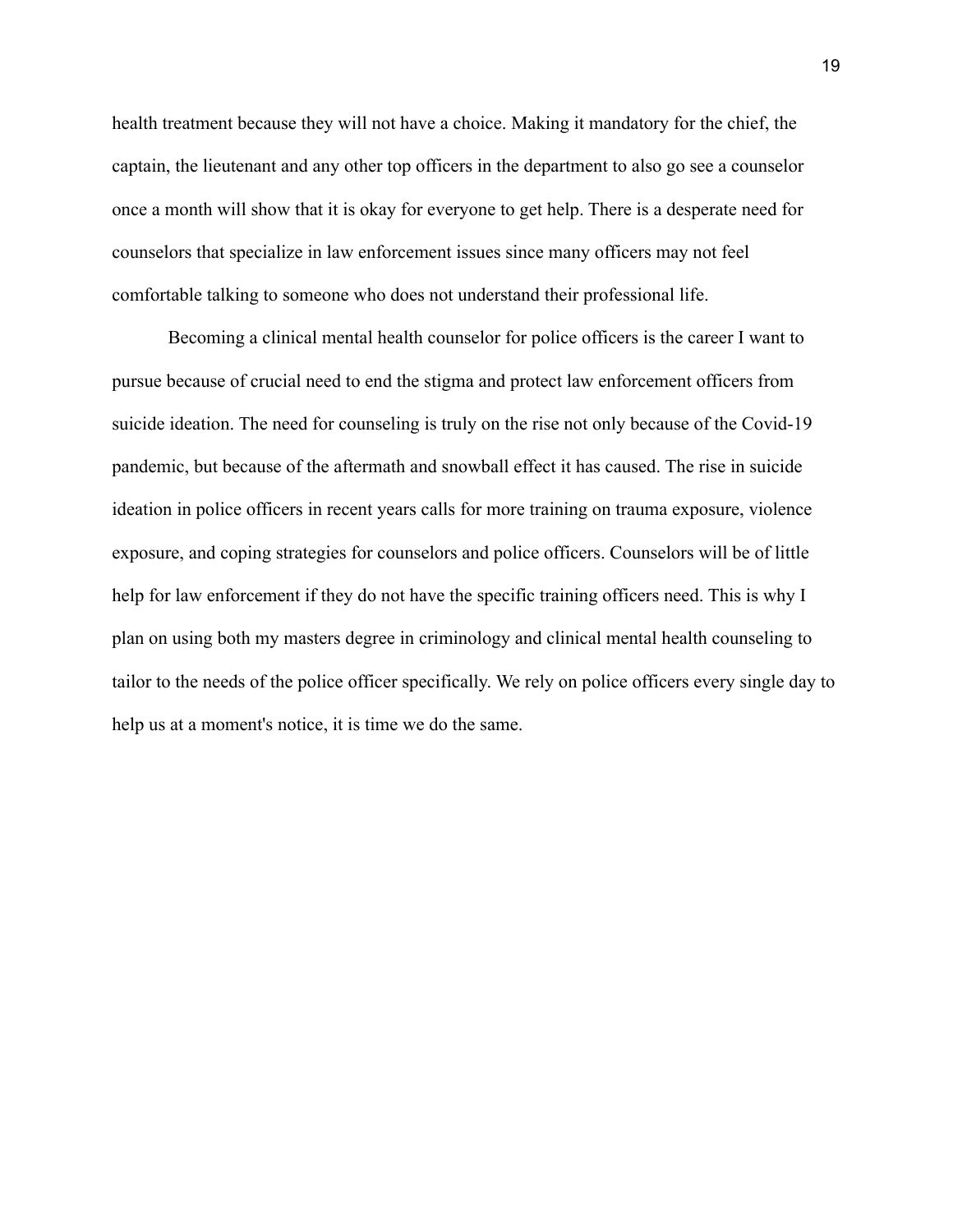References:

- Armor Up. (2021). *PTSD & Trauma Informed Prevention, Training, and Intervention*. <https://armorupnow.org>
- Barron, S. (2010). Police officer suicide within the New South Wales PoliceForce from 1999 to 2008. Police Practice & Research, 11(4), 371-382.
- Beck, A.T., Ward, C. H., Mendelson, M., Mock, J., & Erbaugh, J. (1961). An inventory for measuring depression. *Archives of General Psychiatry, 4*, 561-571.
- Berg, A.M., Hem, E., Lau, B. and Ekeberg, O. (2006). An exploration of job stress and health in the Norwegian police service: a cross sectional study. Journal of Occupational Medicine and Toxicology, 1(1), 26-35.
- Bishopp, S.A. & Boots, D.P. (2014). General strain theory, exposure to violence, and suicide ideation among police officers: A gendered approach. Journal of Criminal Justice, 42(6), 538-548. 10.1016/j.jcrimjus.2014.09.007
- Cambridge College. (2021.) *Mental Health Counselor Salary Ranges in Boston*. https://www.cambridgecollege.edu/mental-health-counselor-salary-ranges-boston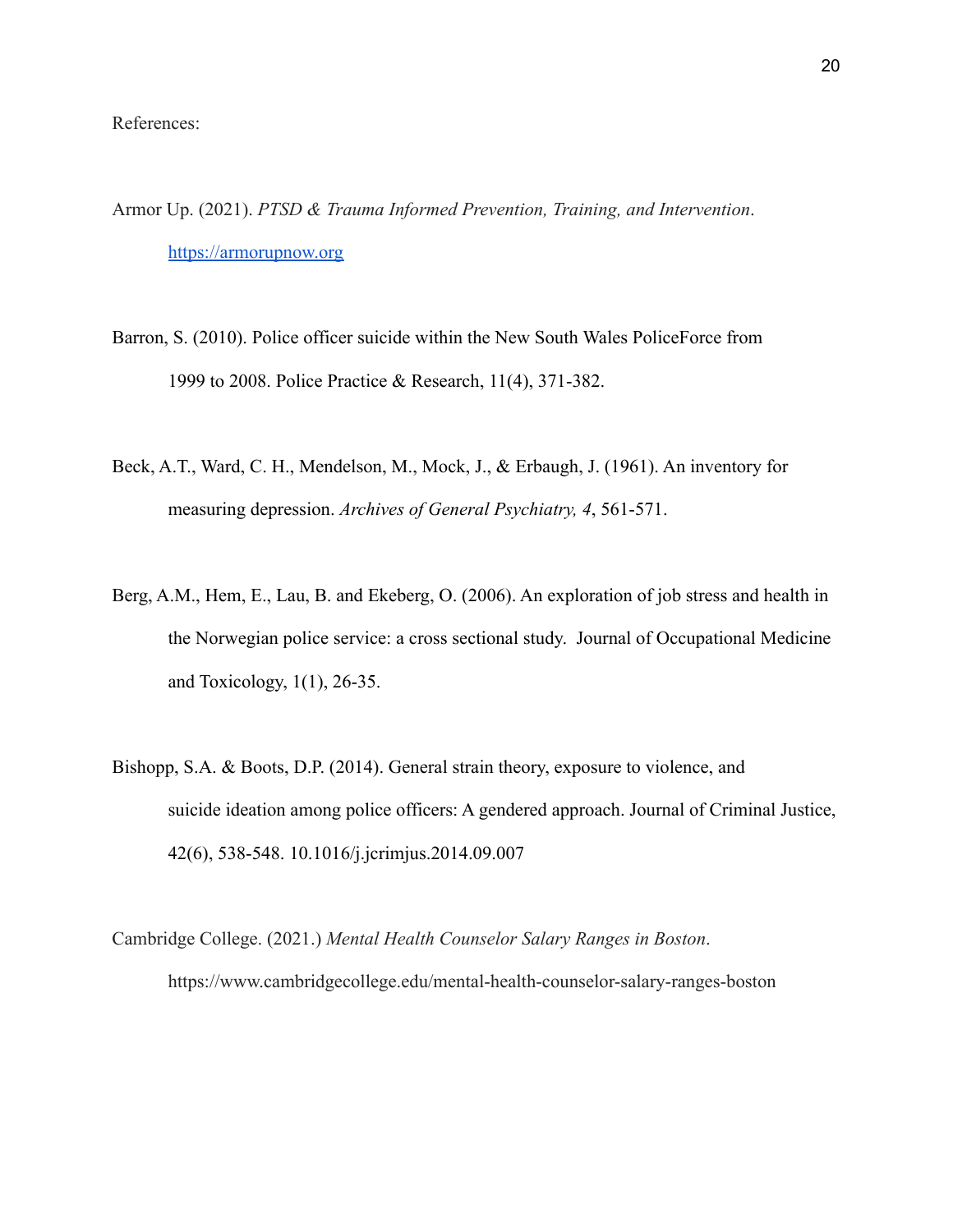- Carlier, I.V., Voerman, A.E., & Gersons, B.P. (2011). The Influence of Occupational Debriefing on Posttraumatic Stress Symptomatology in Traumatized Police Officers. The British Journal of Medical Psychology, 73(1), 87-98.
- Chae, M.H & Boyle, D.J. (2013). Police Suicide & Colon; Prevalence, Risk and Protective Factors. Policing: An International Journal of Police Strategies & Management, 36(1), 91-118.
- Chopko, B., Palmieri, P.A. & Facemire, V. (2014). Prevalence and Predictors of Suicidal Ideation Among U.S. Law Enforcement Officers. Journal of Police and Criminal Psychology, 29(1), 1-9.
- Dixon, S.S. (2021). Law enforcement suicide: The depth of the problem and best practices for suicide prevention strategies Stephanie Schweitzer Dixon Aggression and violent behavior, 61(1) 1-12.
- Gomes, D.A.R., De Araujo, R.M.F, & Gomes, M.S. (2018). Incidence of suicide among military police officers in South Brazil: An 11-year retrospective cohort study. Comprehensive Psychiatry, 85, 61-66. 10.1016/j.comppsych.2018.06.006
- Perine, T. (2022). *Law Enforcement Suicide Data Collection.* https://www.policechiefmagazine.org/the-le-suicide-data-collection/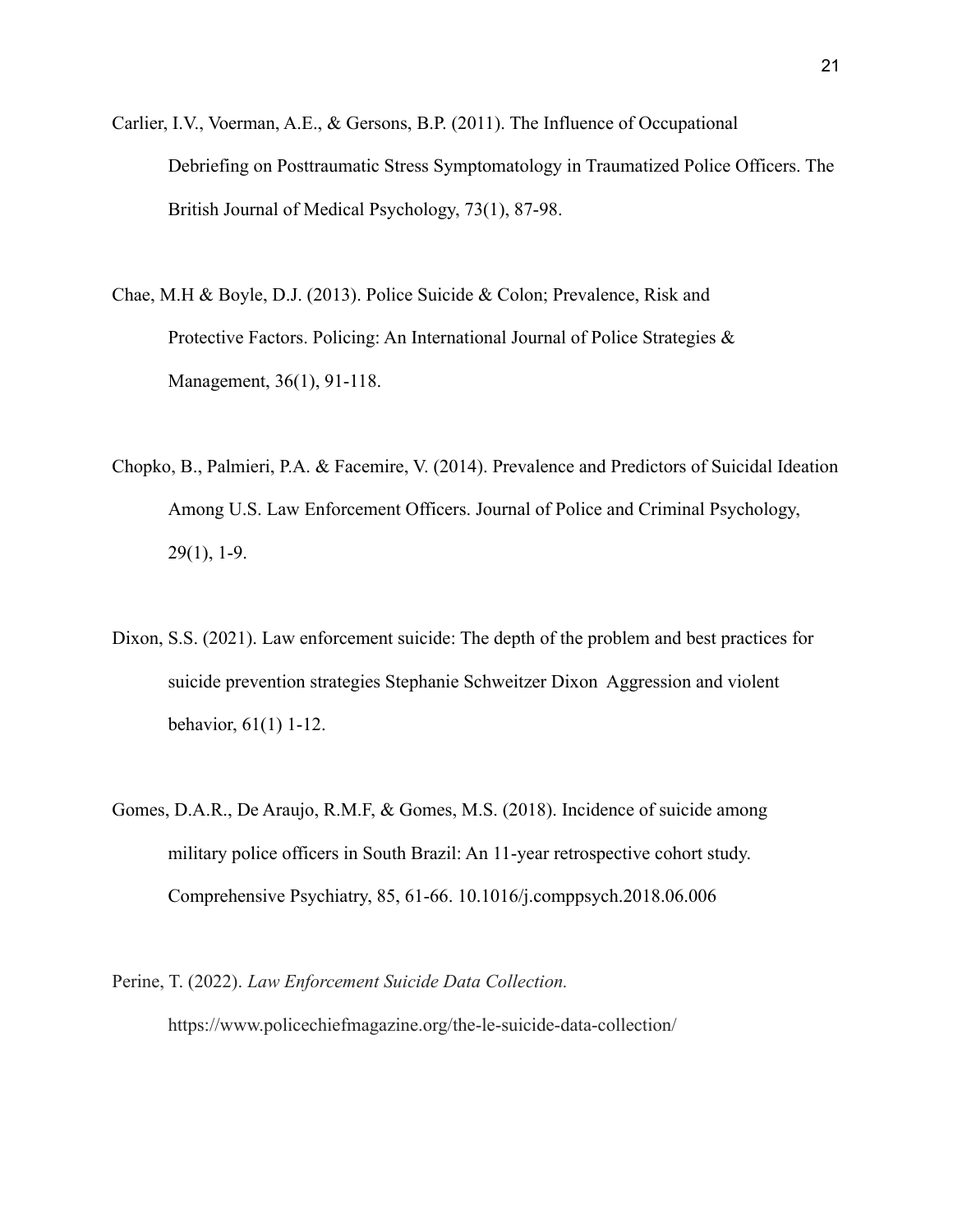- Janik, J., & Kravitz, H. M. (1994). Linking work and domestic problems with police suicide. Suicide & Life-Threatening Behavior, 24(3), 267–274.
- Jones, C., Miguel-Cruz, A., Smith-MacDonald, L., Cruikshank, E., Baghoori, D., Kaur-Chohan, A., Laidlaw, A., White, A., Cao, B., Agyapong, V., Burback, L., Winkler, O., Sevigny, P.R., Dennett, L., Ferguson-Pell, M., Greenshaw, A., & Bremault-Phillips, S. (2020). Virtual Trauma-Focused Therapy for Military Members, Veterans, and Public Safety Personnel with Post-Traumatic Stress Injury. JMIR MHEALTH AND UHEALTH, 8(9), 1-20.
- Lyra, R.L., McKenzie, S.K., Every-Palmer, S., & Jenkin, G. (2021). Occupational exposure to suicide: A review of research on the experiences of mental health professionals and first responders. PLOS ONE, 16(4), 1-17. 10.1371/journal.pone.0251038
- McKay, D.R. (2019, July). *What Does a Mental Health Counselor Do?* Dot Dash. https://www.thebalancecareers.com/what-is-a-mental-health-counselor-525395
- Milestone Counseling INC. (2020.) *Therapeutic Techniques.* <https://www.stcloudcounselors.com/therapeutic-techniques/>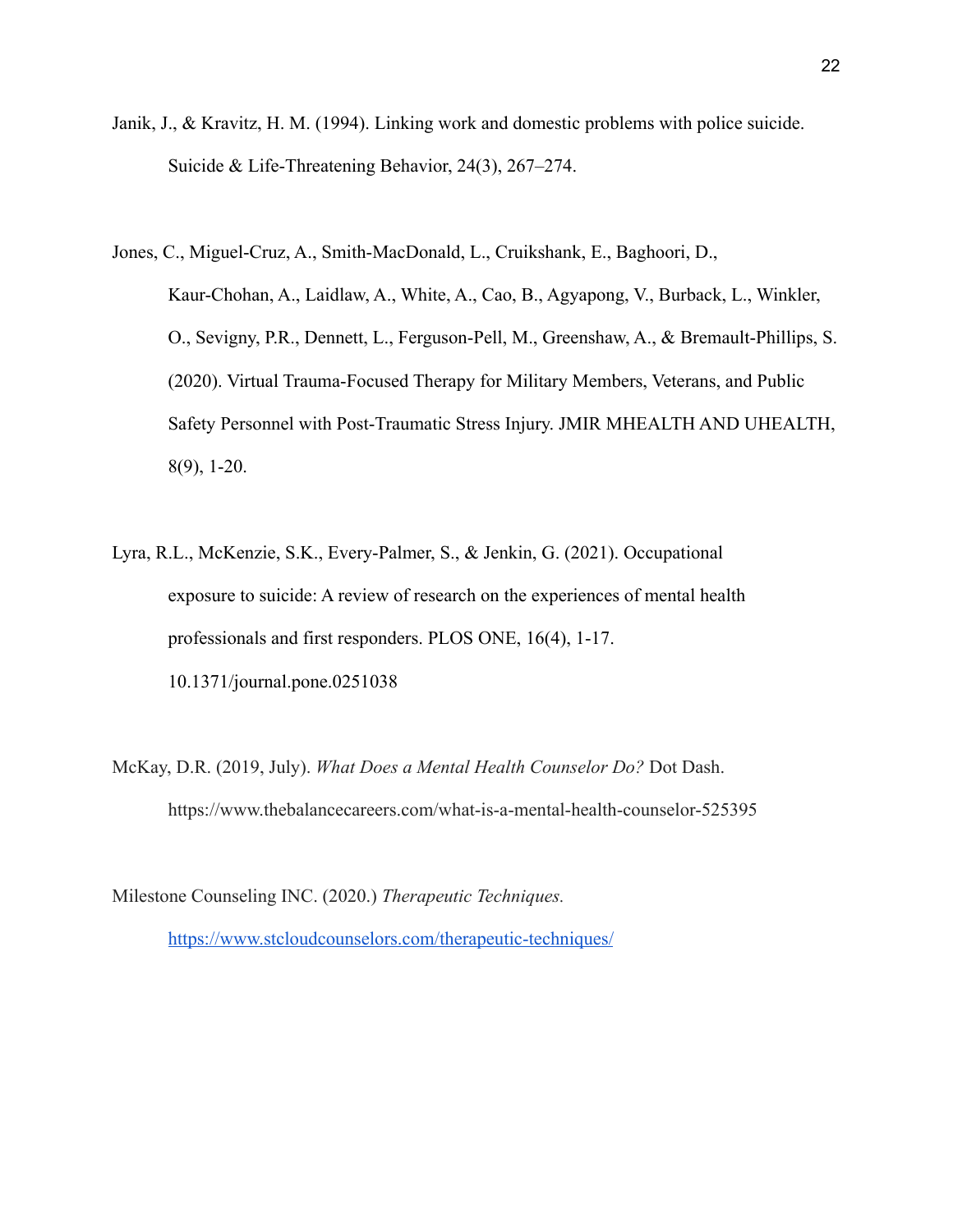- Miller, L. (2005). Police Officer Suicide: Causes, Prevention, and Practical Intervention Strategies. International Journal of Emergency Mental Health, 7(2), 101-114. [https://www.psychceu.com/miller/Miller\\_Pol\\_Ofcr\\_Suicide.pdf](https://www.psychceu.com/miller/Miller_Pol_Ofcr_Suicide.pdf)
- National Alliance on Mental Health. (2022). *Public Safety Professionals.* <https://nami.org/Your-Journey/Frontline-Professionals/Public-Safety-Professionals>
- Page, K.S & Jacobs, S.C. (2011). Surviving the Shift: Rural Police Stress and Counseling Services. Psychological Services, 8(1), 12-22. 10.1037/t15120-000
- Papazoglou, K., Blumberg, D.M., Kamkar, K., McIntyre-Smith, A., & Koskelainen, M. (2020). Addressing Moral Suffering in Police Work: Theoretical Conceptualization and Counseling Implications. Canadian Journal of Counseling & Psychotherapy, 54(1), 71-87.
- Rousel, L.M., Frey, R.A., Lopez, M., Wohlers, H., Xiong, I., Llewellyn, K., Lucci, S.P. & Wester, S.R. (2014). Law Enforcement Suicide: Discerning Etiology Through Psychological Autopsy. Police Quarterly 18(1), 79-108.
- Stanley, I.H., Hom, M.A, & Joiner, T.E. (2016). A Systematic Review of Suicidal Thoughts and Behaviors Among Police Officers, Firefighters, EMTs, and Paramedics. Clinical Psychology Review, 44, 25-44. 10.1016/j.cpr.2015.12.002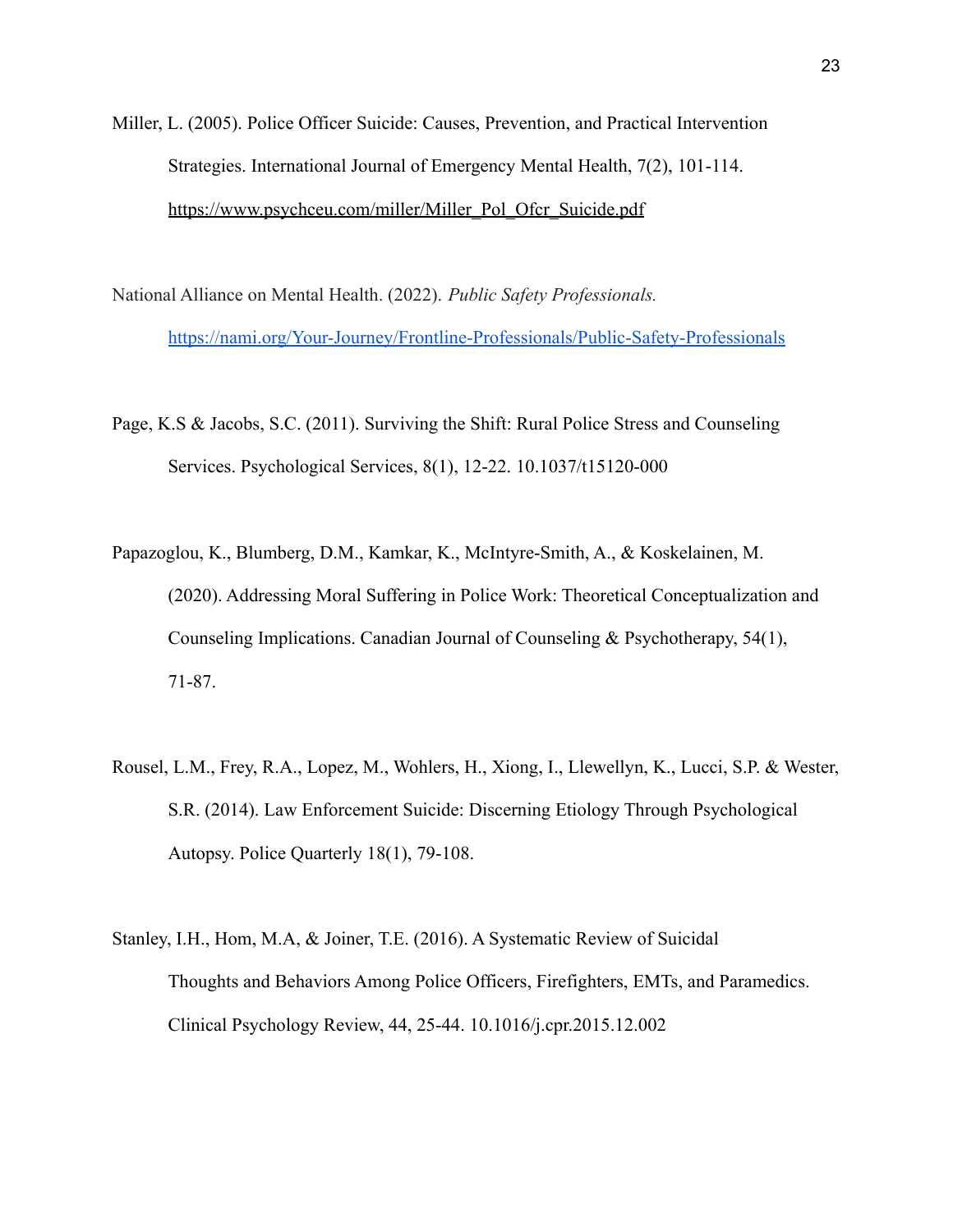Steyn, R., Vawda, N., Wyatt, G.E., Williams, J.K. & Madu, S.N. (2013). Post Traumatic Stress Disorder Diagnostic Criteria and Suicidal Ideation in a South African Police Sample. Afr J Psychiatry, 16(1), 19-22.

Stuart, H. (2008). Suicidality Among Police. Current Opinion in Psychiatry, 21(5), 505-509.

- Tsai, L.C., Nolasco, C.A., & Vaughn, M.S. (2018). Modeling Job Stress Among Police Officers:Interplay of Work Environment, Counseling Support, and Family Discussion with Co-Workers. Police Practice & Research, 19(3), 253-269.
- Violanti, J.M. 1995. "The Mystery Within: Understanding Police Suicide." Criminal Law and Procedure Law Enforcement, 64(2), 19-26.
- Violanti, J.M., Charles, L.E., Hartley, T.A., Mnatsakanova, A., Andrew, M.E., Fekedulegn, D., Vila, B. & Burchfiel, C.M. (2008). Shift work & suicide ideation among police officers. AMERICAN JOURNAL OF INDUSTRIAL MEDICINE 51(1) 758–768.
- Violanti, J.M., Fekedulegn, D.B., Charles, L.E., & Andrew, M.E. (2009). Suicide in Police Work: Exploring Potential Contributing Influences. American Journal of Criminal Justice, 34(1), 41-53.
- Violanti, J.M., Owens, S.L., McCanlies, E., Fekedulegn, D., & Andrew, M.E. (2019). Law Enforcement Suicide: A Review. Policing: An International Journal, 42(2), 141-164.